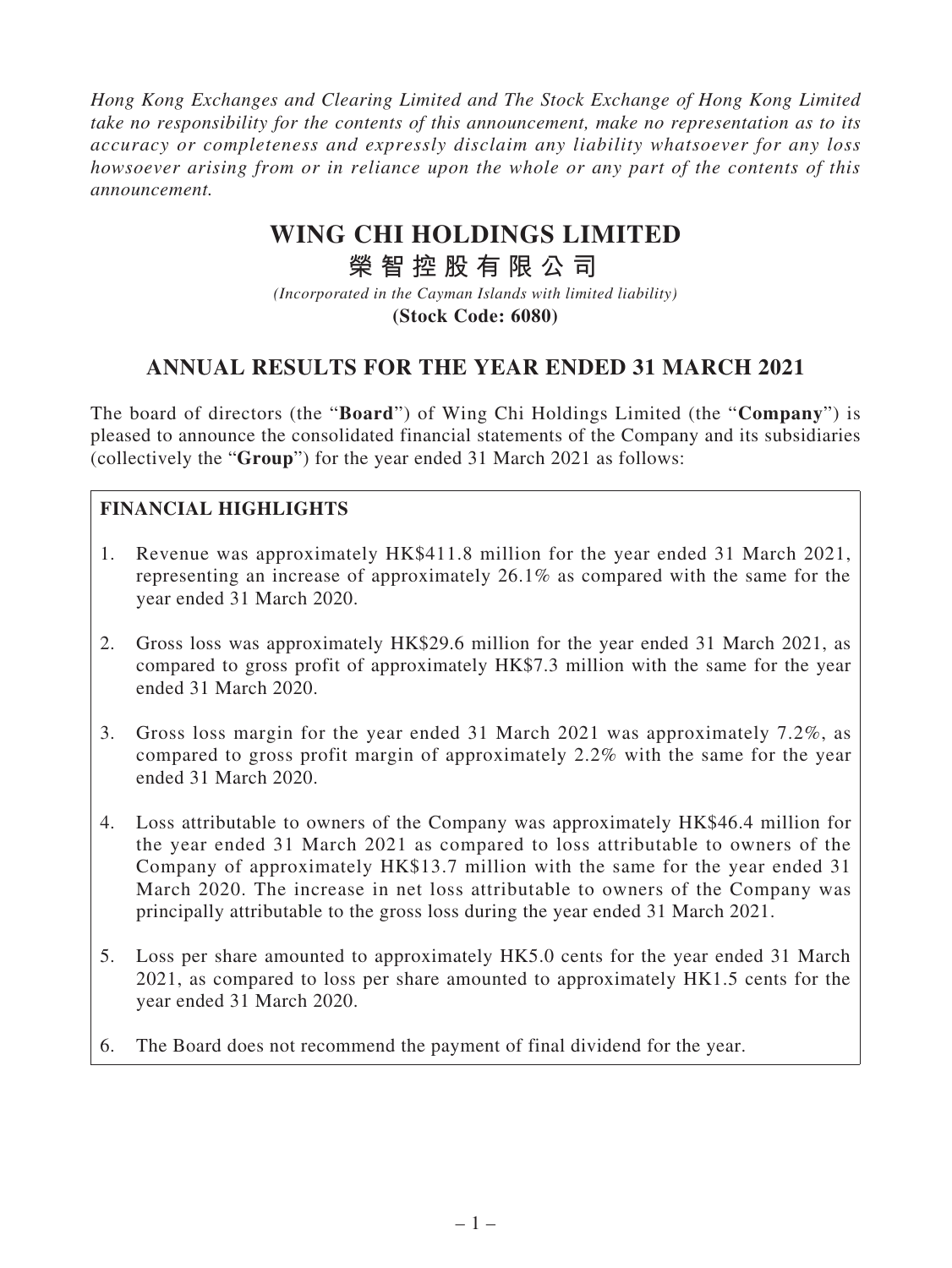## **CONSOLIDATED STATEMENT OF PROFIT OR LOSS AND OTHER COMPREHENSIVE INCOME**

*For the year ended 31 March 2021*

|                                                   | <b>Notes</b>   | 2021<br><b>HK\$'000</b> | 2020<br>HK\$'000 |
|---------------------------------------------------|----------------|-------------------------|------------------|
| Revenue                                           | $\mathfrak{Z}$ | 411,845                 | 326,498          |
| Cost of sales                                     |                | (441, 413)              | (319, 227)       |
| Gross (loss) profit                               |                | (29, 568)               | 7,271            |
| Other income and gains                            | $\overline{4}$ | 5,559                   | 697              |
| Administrative expenses                           |                | (21,798)                | (21, 141)        |
| Finance costs                                     | 5              | (451)                   | (199)            |
| Loss before taxation                              |                | (46, 258)               | (13, 372)        |
| Income tax expense                                | 6              | (97)                    | (350)            |
| Loss and total comprehensive expense for the year | 7              | (46, 355)               | (13, 722)        |
| Loss per share:                                   |                |                         |                  |
| Basic and diluted                                 | 9              | $(5.0)$ cents           | $(1.5)$ cents    |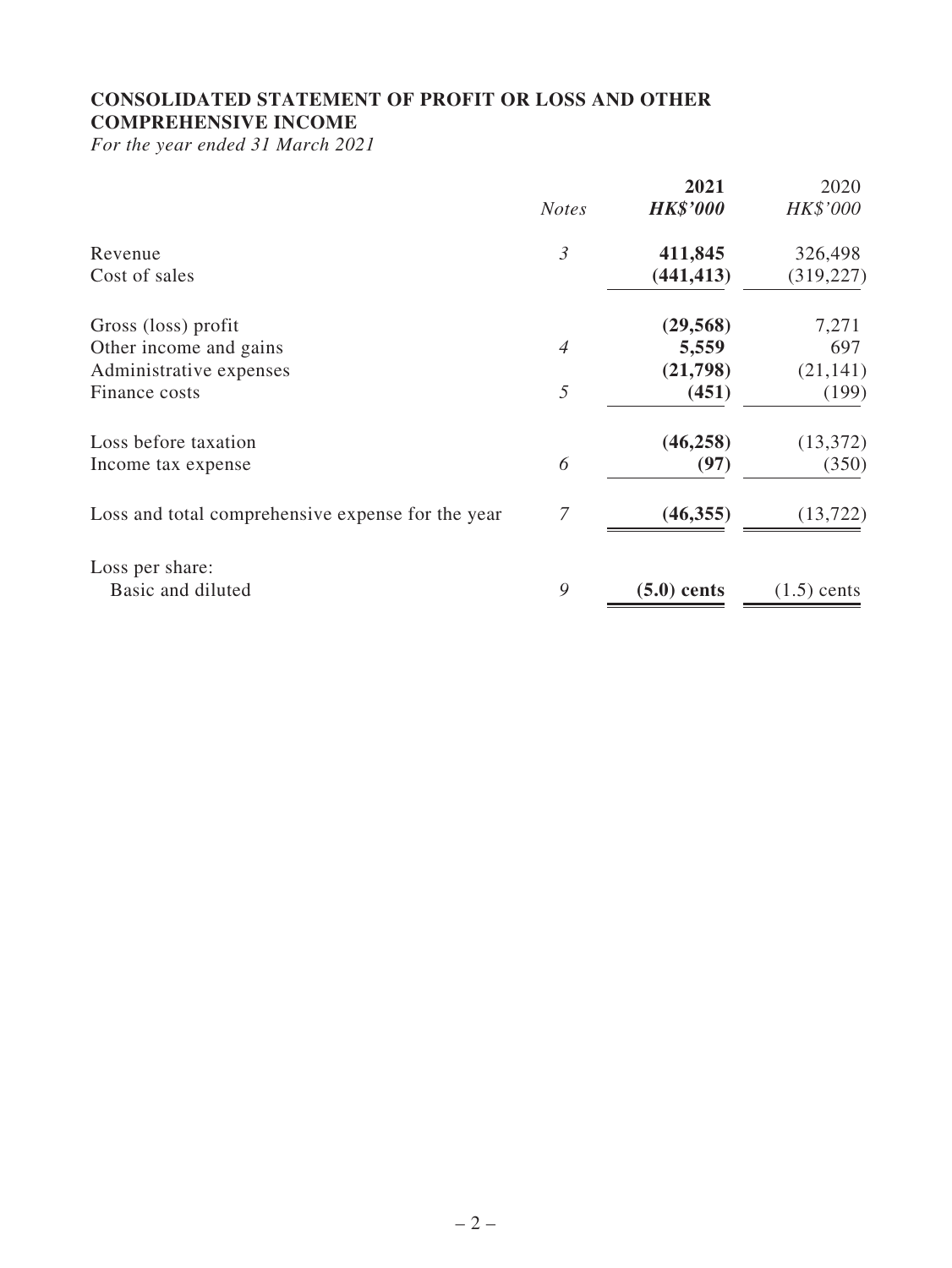# **CONSOLIDATED STATEMENT OF FINANCIAL POSITION**

*As at 31 March 2021*

|                                                         | <b>Notes</b> | 2021<br><b>HK\$'000</b> | 2020<br>HK\$'000 |
|---------------------------------------------------------|--------------|-------------------------|------------------|
| <b>Non-current assets</b>                               |              |                         |                  |
| Plant and equipment                                     |              | 29,444                  | 32,635           |
| Investment property                                     |              | 7,700                   | 7,300            |
| Right-of-use assets                                     |              | 9,601                   | 4,370            |
| Deposits paid for acquisition of plant and<br>equipment |              | 1,714                   |                  |
|                                                         |              | 48,459                  | 44,305           |
| <b>Current assets</b>                                   |              |                         |                  |
| Contract assets                                         | 10           | 104,162                 | 97,386           |
| Trade and other receivables                             | 11           | 25,781                  | 8,810            |
| Tax recoverable                                         |              | 632                     | 513              |
| Restricted bank deposits                                |              |                         | 6,889            |
| <b>Bank</b> balances                                    |              | 38,756                  | 41,741           |
|                                                         |              | 169,331                 | 155,339          |
| <b>Current liabilities</b>                              |              |                         |                  |
| Trade and other payables                                | 12           | 93,460                  | 33,202           |
| Lease liabilities                                       |              | 3,399                   | 1,626            |
| Bank borrowings                                         |              | 1,736                   | 1,883            |
|                                                         |              | 98,595                  | 36,711           |
| <b>Net current assets</b>                               |              | 70,736                  | 118,628          |
| <b>Total assets less current liabilities</b>            |              | 119,195                 | 162,933          |
| <b>Non-current liabilities</b>                          |              |                         |                  |
| Deferred tax liabilities                                |              | 2,978                   | 2,957            |
| Lease liabilities                                       |              | 3,282                   | 686              |
|                                                         |              | 6,260                   | 3,643            |
| <b>Net assets</b>                                       |              | 112,935                 | 159,290          |
|                                                         |              |                         |                  |
| <b>Capital and reserves</b>                             |              |                         |                  |
| Share capital                                           | 13           | 9,338                   | 9,338            |
| Reserves                                                |              | 103,597                 | 149,952          |
|                                                         |              | 112,935                 | 159,290          |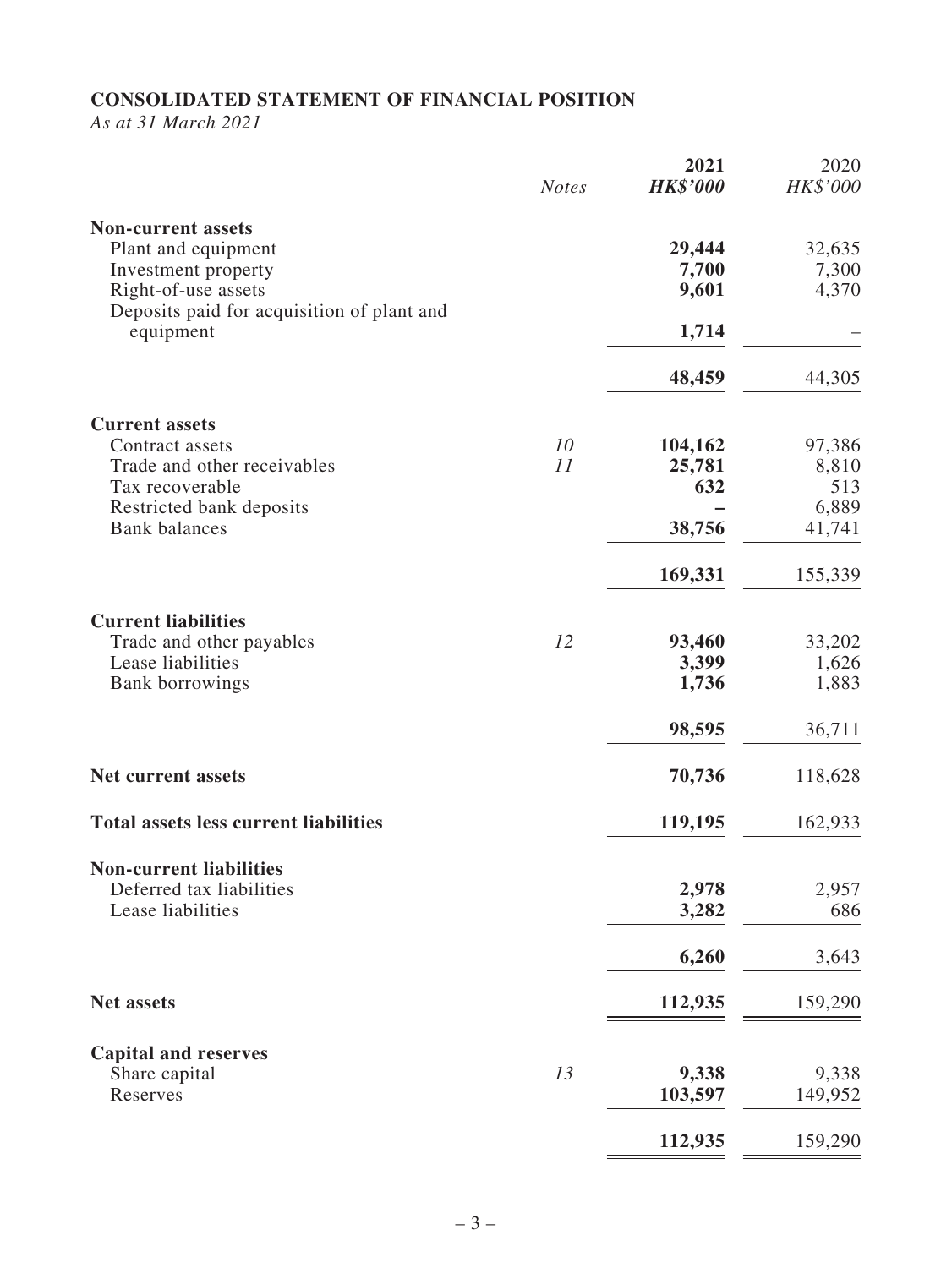#### **NOTES TO THE CONSOLIDATED FINANCIAL STATEMENTS**

*For the year ended 31 March 2021*

#### **1. GENERAL INFORMATION**

Wing Chi Holdings Limited ("the **Company**") was incorporated and registered as an exempted company with limited liability in the Cayman Islands under the Companies Law, Chapter 22 (Law 3 of 1961, as consolidated and revised) of the Cayman Islands on 13 March 2017. Its shares are listed on the Main Board of The Stock Exchange of Hong Kong Limited (the "**Stock Exchange**"). Its ultimate holding company and immediate holding company is Colourfield Global Limited, a limited company incorporated in the British Virgin Islands ("**BVI**"). Its ultimate controlling party is Mr. Li Cheuk Kam (the "**Controlling Shareholder**"). The addresses of the registered office and principal place of business of the Company are Windward 3 Regatta Office Park, PO Box 1350, Grand Cayman KY1-1108, Cayman Islands and Room 3010, 30/F., Cable TV Tower, 9 Hoi Shing Road, Tsuen Wan, New Territories, Hong Kong respectively.

The Company is an investment holding company, while the principal subsidiaries are principally engaged in the provision of foundation and site formation works and machineries leasing.

The consolidated financial statements are presented in Hong Kong dollars ("**HK\$**"), which is the same as the functional currency of the Company and its subsidiaries (hereinafter collectively referred to as the "**Group**").

#### **2. APPLICATION OF NEW AND AMENDMENTS TO HONG KONG FINANCIAL REPORTING STANDARDS ("HKFRSs")**

In the current year, the Group has applied, for the first time, the Amendments to References to the Conceptual Framework in HKFRSs and the following amendments to HKFRSs issued by the Hong Kong Institute of Certified Public Accountants (the "**HKICPA**") which are effective for the Group's financial year beginning 1 April 2020:

| Amendments to HKFRS 3                      | Definition of a Business       |
|--------------------------------------------|--------------------------------|
| Amendments to Hong Kong Accounting         | Definition of Material         |
| Standard (" <b>HKAS</b> ") 1 and HKAS 8    |                                |
| Amendments to HKFRS 9, HKAS 39 and HKFRS 7 | Interest Rate Benchmark Reform |

The application of the Amendments to References to the Conceptual Framework in HKFRSs and the amendments to HKFRSs in the current year has had no material effect on the Group's financial performance and positions for the current and prior periods and/or on the disclosures set out in these consolidated financial statements.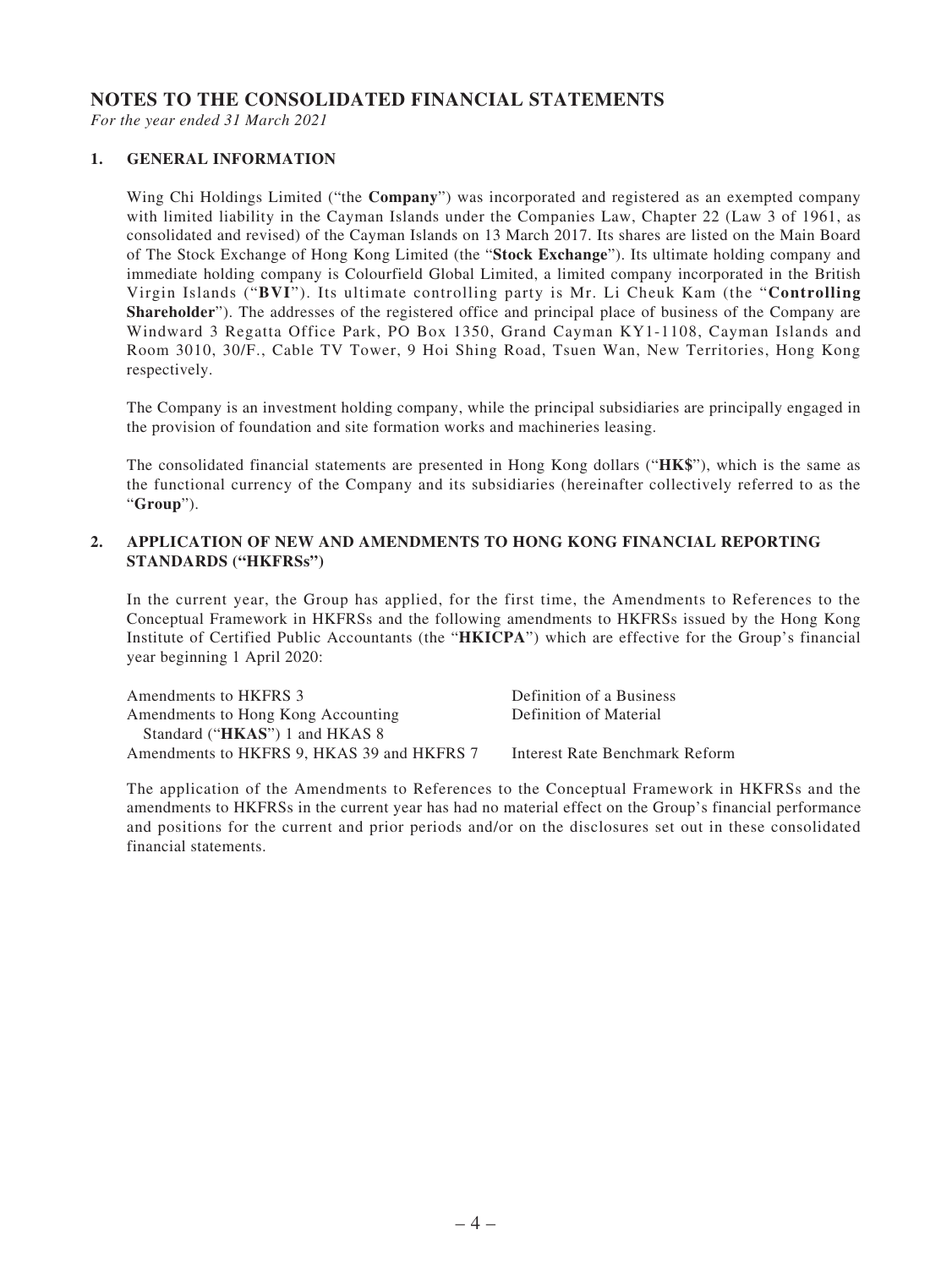#### **New and amendments to HKFRSs issued but not yet effective**

The Group has not early applied the following new and amendments to HKFRSs that have been issued but are not yet effective:

| <b>HKFRS 17</b>                                                  | Insurance Contracts and Related Amendments <sup>5</sup>                                                                                                                                                                                                                          |
|------------------------------------------------------------------|----------------------------------------------------------------------------------------------------------------------------------------------------------------------------------------------------------------------------------------------------------------------------------|
| Amendments to HKFRS 3                                            | Reference to Conceptual Framework <sup>4</sup>                                                                                                                                                                                                                                   |
| Amendments to HKFRS 10 and<br>HKAS <sub>28</sub>                 | Sale or Contribution of Assets between an Investor and<br>its Associate or Joint Venture <sup>2</sup>                                                                                                                                                                            |
| Amendments to HKAS 1                                             | Classification of Liabilities as Current or Non-current and<br>the related amendments to Hong Kong Interpretation<br>5 (2020) Presentation of Financial Statements —<br>Classification by the Borrower of a Term Loan that<br>Contains a Repayment on Demand Clause <sup>5</sup> |
| Amendments to HKAS 16                                            | Property, Plant and Equipment: Proceeds before Intended Use <sup>4</sup>                                                                                                                                                                                                         |
| Amendments to HKAS 37                                            | Onerous Contracts — Cost of Fulfilling a Contract <sup>4</sup>                                                                                                                                                                                                                   |
| Amendments to HKFRS 9, HKAS 39,<br>HKFRS 7, HKFRS 4 and HKFRS 16 | Interest Rate Benchmark Reform — Phase 2 <sup>1</sup>                                                                                                                                                                                                                            |
| Amendments to HKFRS 16                                           | Covid-19-Related Rent Concessions <sup>3</sup>                                                                                                                                                                                                                                   |
| Amendments to HKFRS 16<br>Amendment to HKFRSs                    | Covid-19-Related Rent Concessions beyond 30 June 2021 <sup>6</sup><br>Annual Improvements to HKFRSs 2018-2020 cycle <sup>4</sup>                                                                                                                                                 |
| Amendments to HKAS 1 and<br><b>HKFRS</b> Practice Statement 2    | Disclosure of Accounting Policies <sup>5</sup>                                                                                                                                                                                                                                   |
| Amendments to HKAS 8                                             | Definition of Accounting Estimates <sup>5</sup>                                                                                                                                                                                                                                  |
| Amendments to HKAS 12                                            | Deferred Tax related to Assets and Liabilities arising from<br>a Single Transaction <sup>5</sup>                                                                                                                                                                                 |

<sup>1</sup> Effective for annual periods beginning on or after 1 January 2021.

- <sup>2</sup> Effective for annual periods beginning on or after a date to be determined.<br> **Effective** for annual periods beginning on or after 1 June 2020
- <sup>3</sup> Effective for annual periods beginning on or after 1 June 2020<br>Effective for annual periods beginning on or after 1 January 20

<sup>4</sup> Effective for annual periods beginning on or after 1 January 2022.<br>Effective for annual periods beginning on or after 1 January 2023.

- <sup>5</sup><br>Effective for annual periods beginning on or after 1 April 2021.
- <sup>6</sup> Effective for annual periods beginning on or after 1 April 2021.

The directors of the Company anticipate that the application of the above new and amendments to HKFRSs will have no material impact on the results and the financial position of the Group.

#### **3. REVENUE AND SEGMENT INFORMATION**

Revenue represents revenue arising from provision of foundation and site formation works and machineries leasing for the year. An analysis of the Group's revenue for the year is as follows:

|                                                                        | 2021<br><b>HK\$'000</b> | 2020<br>HK\$'000 |
|------------------------------------------------------------------------|-------------------------|------------------|
| Revenue from contracts with customers within the scope of HKFRS 15:    |                         |                  |
| — Provision of foundation and site formation works                     | 399,615                 | 313,892          |
| Revenue from other sources<br>— Rental income from machineries leasing | 12,230                  | 12,606           |
|                                                                        | 411,845                 | 326,498          |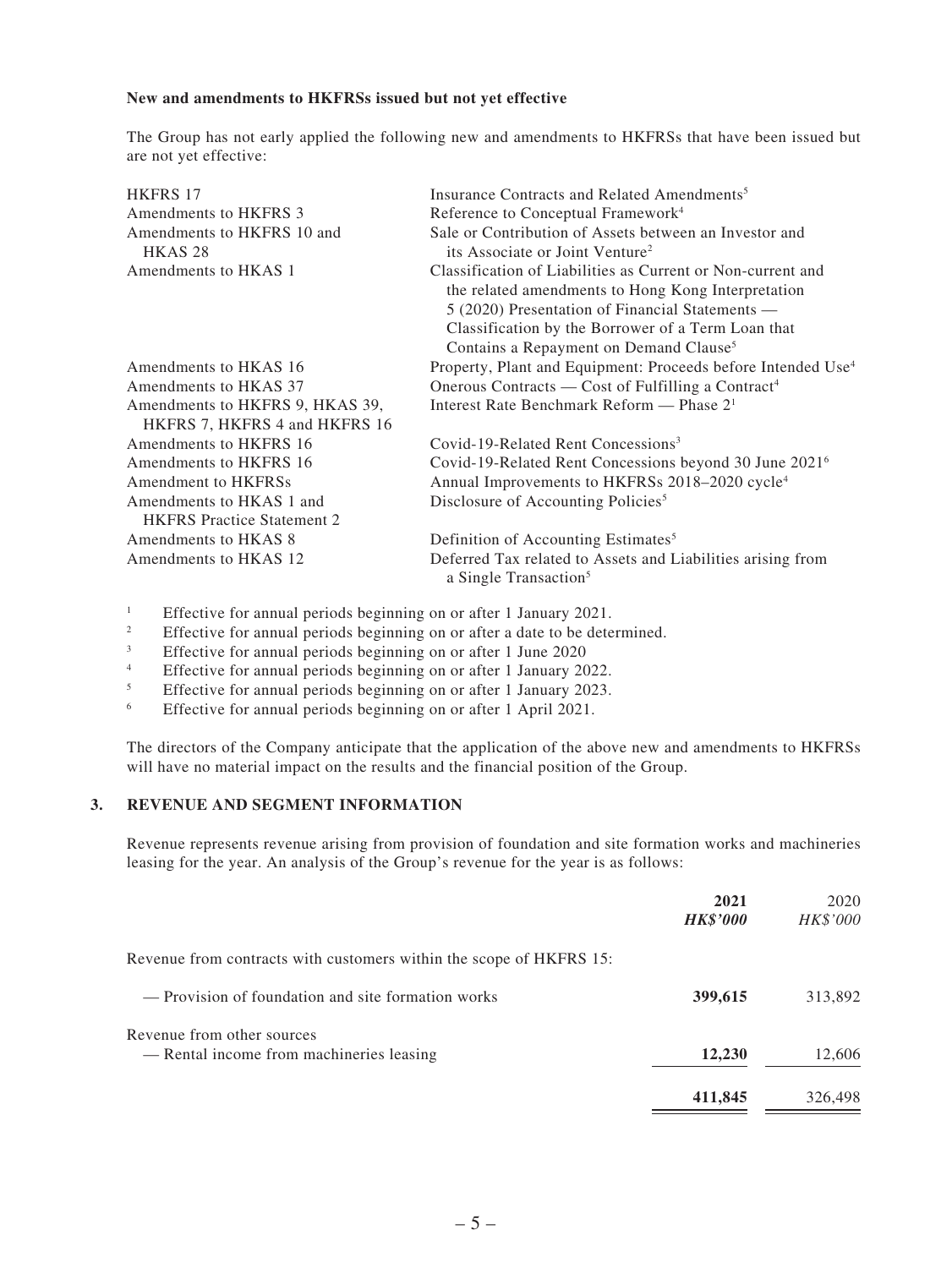Disaggregation of revenue from contracts with customers by timing of recognition:

|                                             | 2021<br><b>HK\$'000</b> | 2020<br><b>HK\$'000</b> |
|---------------------------------------------|-------------------------|-------------------------|
| Timing of revenue recognition<br>Over time  | 399,615                 | 313,892                 |
| Total revenue from contracts with customers | 399,615                 | 313,892                 |

#### **Transaction price allocated to the remaining performance obligations**

As at 31 March 2021, the aggregate amount of transaction price allocated to the performance obligations that are unsatisfied (or partially unsatisfied) is approximately HK\$428,238,000 (2020: HK\$305,573,000). The amount represents revenue expected to be recognised in the future from construction contracts. The Group will recognise this revenue as the service is completed, which is expected to occur over the next 1 to 21 months (2020: 2 to 18 months).

HKFRS 8 "Operating Segments" requires operating segments to be identified on the basis of internal reports about components of the Group that are regularly reviewed by the chief operating decision maker ("**CODM**") (the directors of the Company) in order to allocate resources to segments and to assess their performance.

The Group's operating activity is attributable to a single operating segment focusing on the provision of foundation and site formation works and machineries leasing. This operating segment has been identified on the basis of internal management reports prepared in accordance with accounting policies which conform to HKFRSs, that is regularly reviewed by the CODM. The CODM monitors the revenue from provision of foundation and site formation works and machineries leasing for the purpose of making decisions about resources allocation and performance assessment. The CODM reviews the profit for the year of the Group as a whole for performance assessment. No analysis of segment assets or segment liabilities is presented as they are not regularly provided to the CODM.

#### **Geographical information**

The Group's revenue from external customers presented based on the location of the operations is derived solely in Hong Kong (country of domicile). Non-current assets of the Group presented based on the location of the assets are all located in Hong Kong. As a result, geographical information has not been presented.

#### **Information about major customers**

Revenues from external customers contributing over 10% of the total revenue of the Group of the corresponding year are as follows:

|            | 2021<br><b>HK\$'000</b> | 2020<br>HK\$'000 |
|------------|-------------------------|------------------|
| Customer A | 133,844                 | 52,866           |
| Customer B | 73,695                  | $N/A^*$          |
| Customer C | 72,549                  | 140,634          |
| Customer D | 64,639                  | $N/A^*$          |
| Customer E | $N/A^*$                 | 87,212           |

\* The corresponding revenue did not contribute over 10% of total revenue of the Group.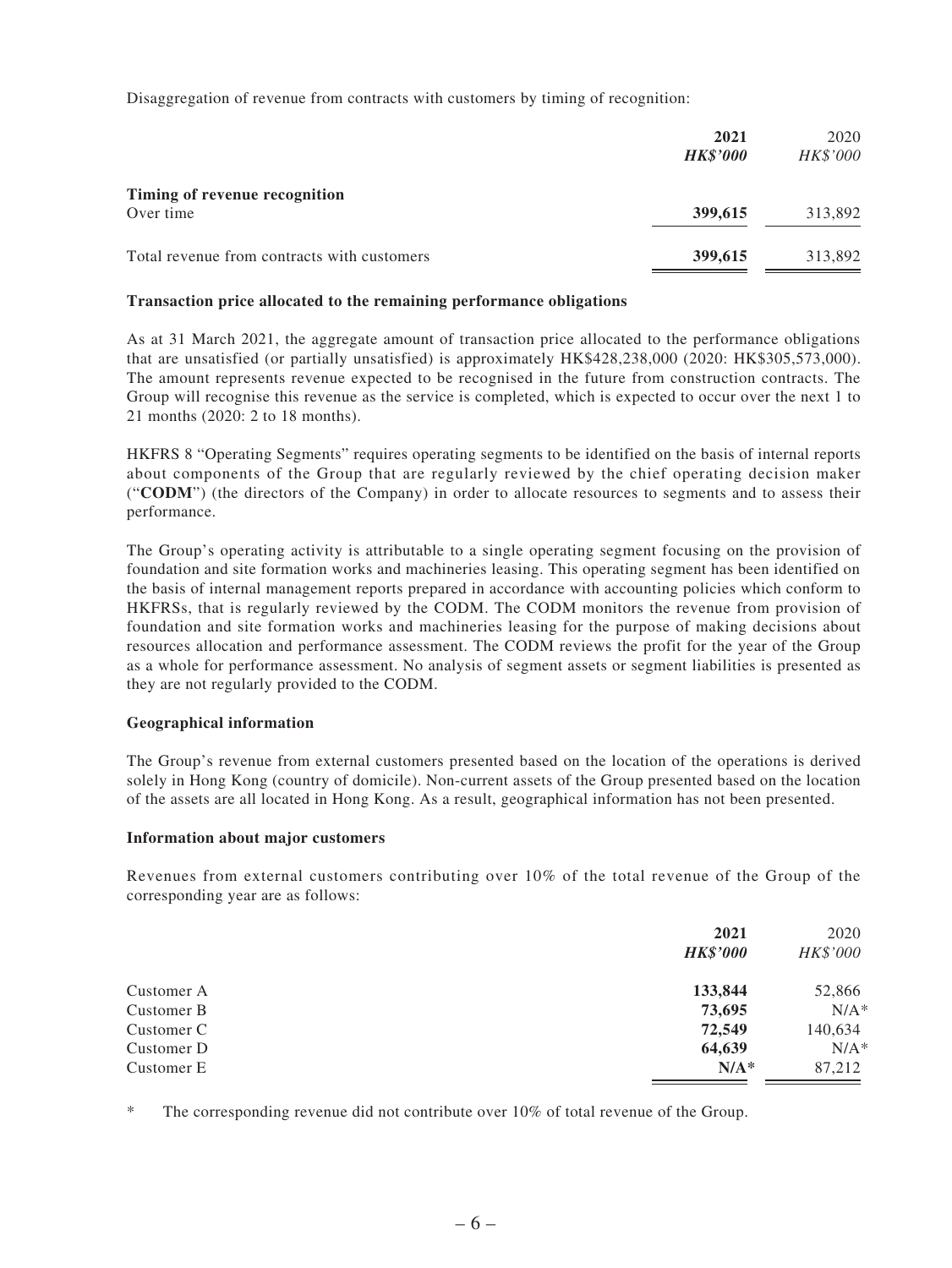#### **4. OTHER INCOME AND GAINS**

| 2021                                          |    | 2020     |
|-----------------------------------------------|----|----------|
| <b>HK\$'000</b>                               |    | HK\$'000 |
| Bank interest income                          | 14 | 49       |
| Fair value gain on investment property<br>400 |    |          |
| 224<br>Rental income                          |    | 228      |
| 4,902<br>Government grants (Note)             |    | 410      |
| Sundry income                                 | 19 | 10       |
| 5,559                                         |    | 697      |

#### *Note:*

During the year ended 31 March 2021, approximately HK\$4,122,000 and HK\$140,000 (2020: nil and nil) are cash subsidies from the Employment Support Scheme ("**ESS**") and One-off Subsidy for Transport Trades under Anti-epidemic Fund granted by the Government of Hong Kong Special Administrative Region (the "**government**") respectively as part of the relief measures on COVID-19 pandemic, while approximately HK\$640,000 (2020: nil) are cash subsidies from Construction Innovation and Technology Fund granted by the government as the support of new technology adoption in construction. The Group has complied with all attached conditions during the year ended 31 March 2021 and 2020 and recognised the amounts in profit or loss in "other income and gains".

During the year ended 31 March 2020, government grants of approximately HK\$410,000 (2021: nil) were received under the "Ex-gratia Payment Scheme for Phasing Out Pre-Euro IV Diesel Commercial Vehicles" upon disposal of certain motor vehicles and the Construction Industry Anti-epidemic Fund provided by the Government.

#### **5. FINANCE COSTS**

|                                 | 2021<br><b>HK\$'000</b> | 2020<br>HK\$'000 |
|---------------------------------|-------------------------|------------------|
| Interests on:                   |                         |                  |
| - bank borrowings               | 45                      | 51               |
| - lease liabilities             | 406                     | 148              |
|                                 | 451                     | 199              |
| <b>INCOME TAX EXPENSE</b><br>6. |                         |                  |
|                                 | 2021                    | 2020             |
|                                 | <b>HK\$'000</b>         | HK\$'000         |
| Current year taxation           |                         |                  |
| Hong Kong Profits Tax           | 76                      | 193              |
| Deferred taxation               | 21                      | 157              |
|                                 | 97                      | 350              |

Pursuant to the laws and regulations of the Cayman Islands and the BVI, the Group is not subject to any income tax in the Cayman Islands or the BVI for the year ended 31 March 2021 (2020: nil).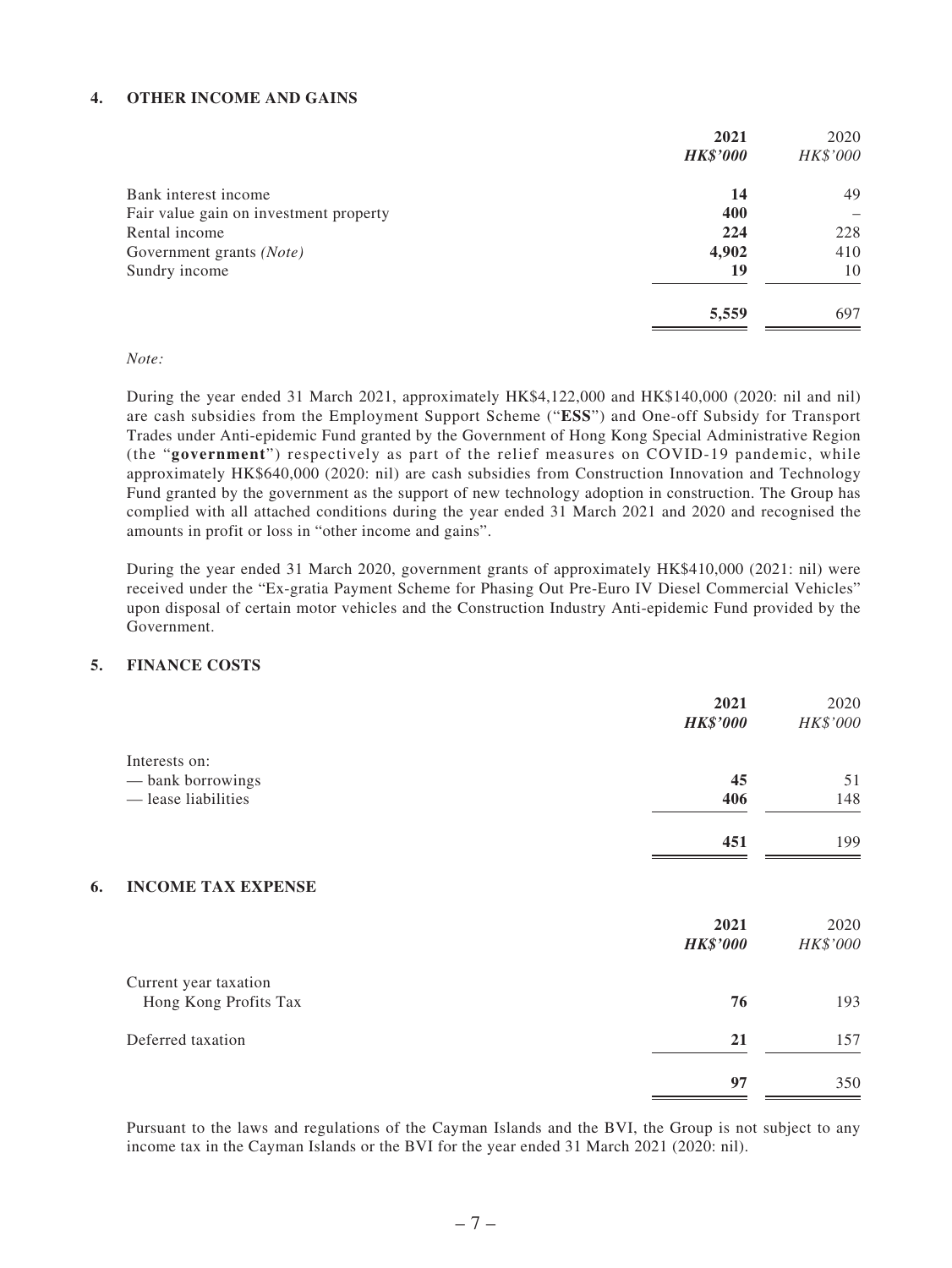Under the two-tiered profits tax rates regime, the first HK\$2 millions of profits of qualifying corporation will be taxed at 8.25%, and profits above HK\$2 millions will be taxed at 16.5%. For the years ended 31 March 2021 and 2020, Hong Kong profits tax of the qualified entity of the Group is calculated in accordance with the two-tiered profits tax rates regime. The profits of other Group entities in Hong Kong not qualifying for the two-tiered profits tax rates regime will continue to be taxed at the flat rate of 16.5%.

#### **7. LOSS FOR THE YEAR**

|                                                                     | 2021<br><b>HK\$'000</b> | 2020<br>HK\$'000 |
|---------------------------------------------------------------------|-------------------------|------------------|
| Loss for the year has been arrived at after charging (crediting):   |                         |                  |
| Directors' and chief executive's emoluments                         | 1,816                   | 2,189            |
| Staff costs (excluding directors' and chief executive's emoluments) |                         |                  |
| — Salaries, wages, allowances and other benefits                    | 99,489                  | 67,644           |
| — Contributions to retirement benefits scheme                       | 3,145                   | 2,273            |
| Total staff costs                                                   | 102,634                 | 69,917           |
| Impairment loss recognised on trade receivables                     | 267                     | 4                |
| (Reversal of) impairment loss recognised on contract assets         | (158)                   | 1,024            |
| Auditor's remuneration                                              | 850                     | 850              |
| Depreciation of plant and equipment                                 | 11,591                  | 11,150           |
| Depreciation of right-of-use assets                                 | 2,600                   | 2,273            |
| Loss on disposal of plant and equipment                             | 441                     | 10               |
| Fair value (gain) loss on investment property                       | (400)                   | 300              |

#### **8. DIVIDENDS**

No dividend was paid or proposed during the year ended 31 March 2021, nor has any dividend been proposed since the end of the reporting period (2020: nil).

#### **9. LOSS PER SHARE**

The calculation of the basic and diluted loss per share attributable to the owners of the Company is based on the following data:

|                                                                                                             | 2021<br><b>HK\$'000</b> | 2020<br>HK\$'000 |
|-------------------------------------------------------------------------------------------------------------|-------------------------|------------------|
| Loss:<br>— Loss for the year attributable to the owners of the Company                                      | (46, 355)               | (13, 722)        |
| Number of shares<br>— Weighted average number of ordinary shares for the<br>purpose of basic loss per share | 933,750,000             | 933,750,000      |

#### **Diluted loss per share**

Diluted loss per share is the same as basic loss per share as there were no dilutive potential ordinary shares outstanding during the years ended 31 March 2021 and 2020.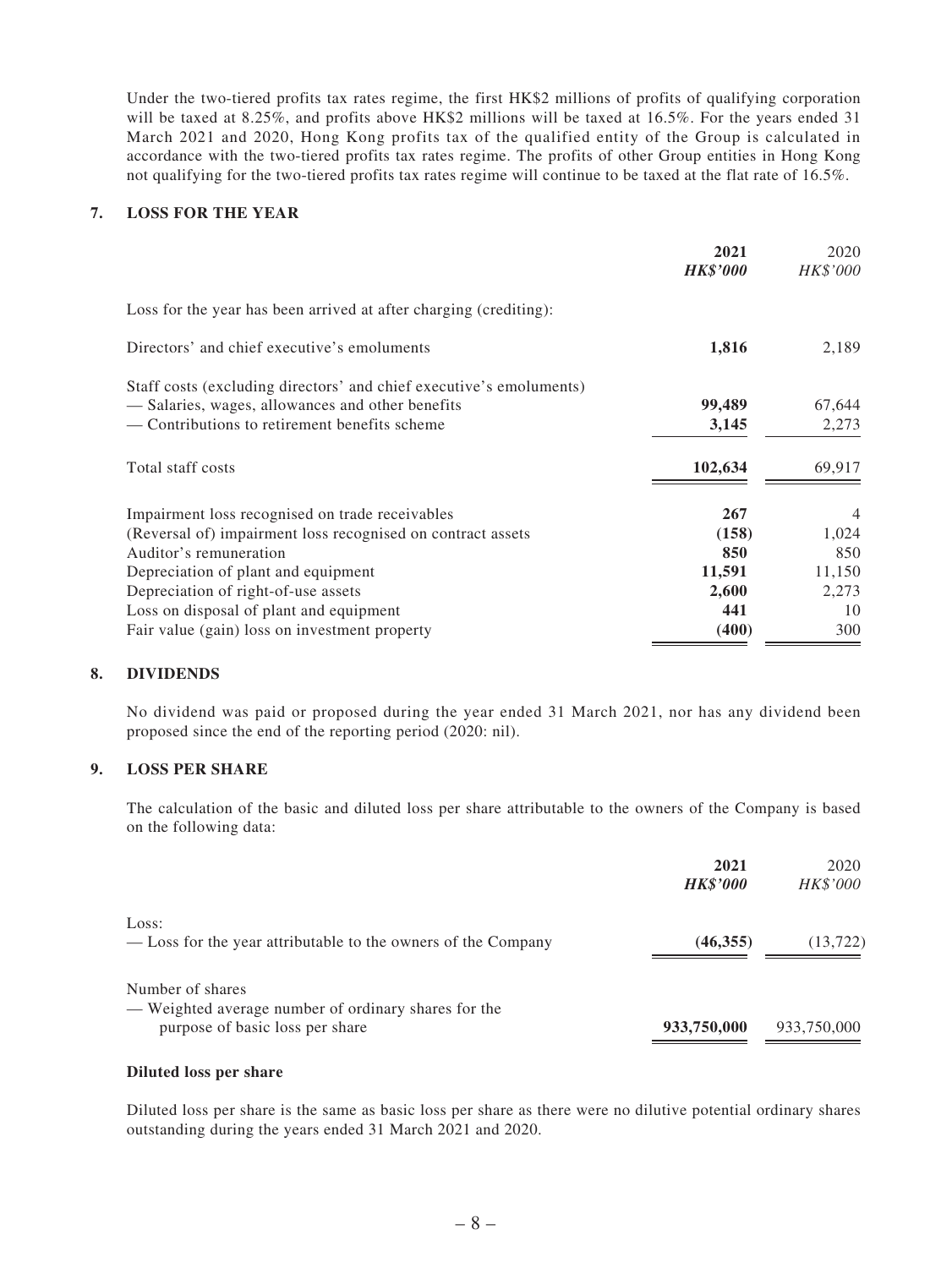#### **10. CONTRACT ASSETS**

|                                                                            | 2021<br><b>HK\$'000</b> | 2020<br>HK\$'000  |
|----------------------------------------------------------------------------|-------------------------|-------------------|
| Analysed as current:                                                       |                         |                   |
| Unbilled revenue of construction contracts (note a)<br>Loss allowance      | 70,590<br>(282)         | 70,797            |
|                                                                            | 70,308                  | 70,797            |
| Retention receivables of construction contracts (note b)<br>Loss allowance | 34,438<br>(584)         | 27,613<br>(1,024) |
|                                                                            | 33,854                  | 26,589            |
| Total contract assets                                                      | 104,162                 | 97,386            |

*Notes:*

- (a) Unbilled revenue included in contract assets represents the Group's right to receive consideration for work completed but not yet billed because the rights are conditional upon the satisfaction by the customers on the construction work completed by the Group and the work is pending for the certification by the customers. The contract assets are transferred to trade receivables when the rights become unconditional, which is typically at the time the Group obtains the certification of the completed construction work from the customers. The balance of unbilled revenue of construction contracts is expected to be recovered within one year.
- (b) Retention receivables included in contract assets represents the Group's right to receive consideration for work performed and not yet billed because the rights are conditional on the satisfaction of the service quality by the customers over a certain period as stipulated in the contracts. The contract assets are transferred to trade receivables when the rights become unconditional, which is typically at the expiry date of the period for the provision of assurance by the Group on the service quality of the construction work performed by the Group. Included in retention receivables of construction contracts of approximately HK\$4,572,000 (2020: HK\$1,673,000) is expected to be recovered after more than one year.

The Group classifies these contract assets under current assets because the Group expects to realise them in its normal operating cycle.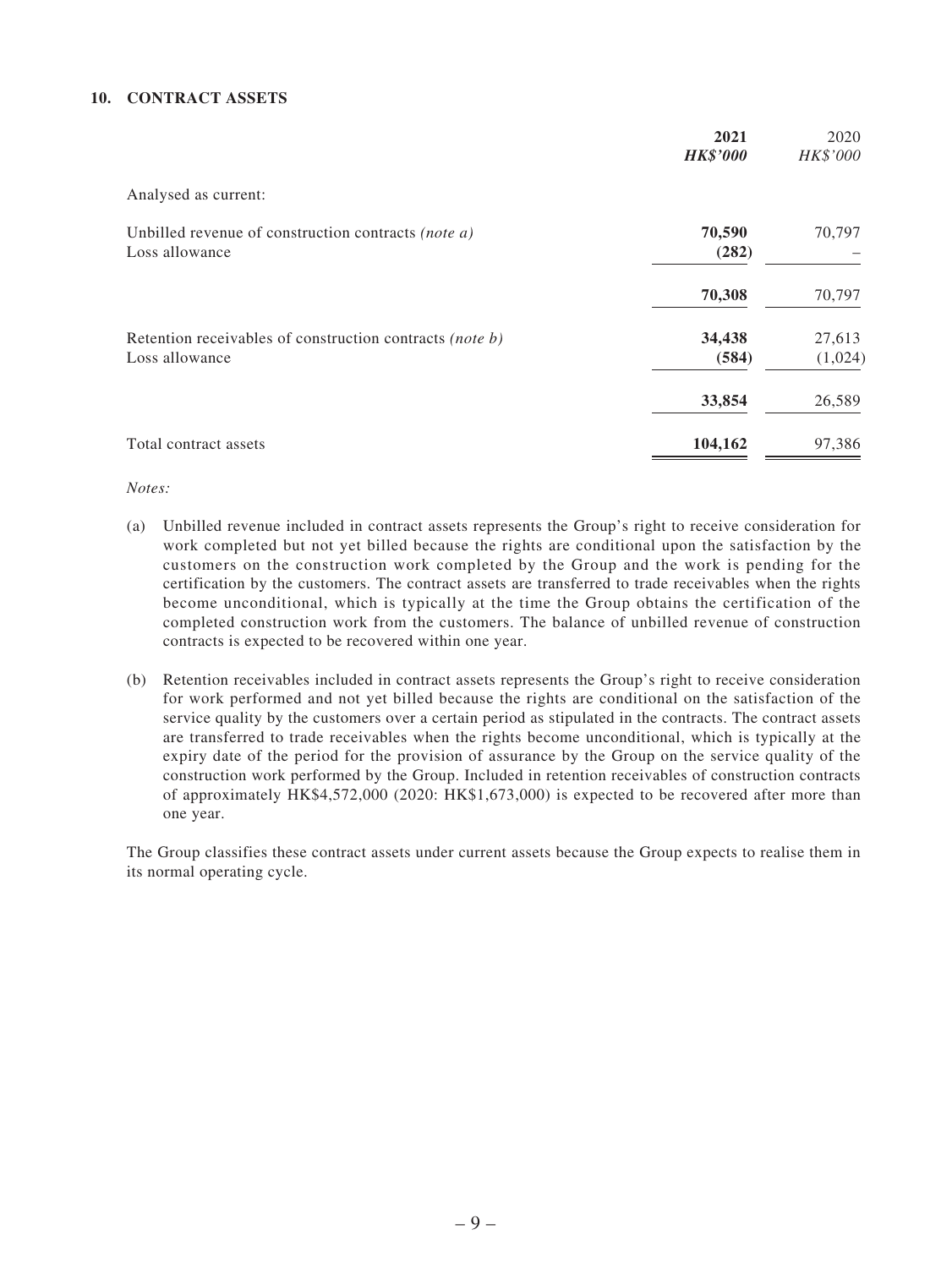#### **11. TRADE AND OTHER RECEIVABLES**

| 2021            | 2020     |
|-----------------|----------|
| <b>HK\$'000</b> | HK\$'000 |
|                 |          |
| 24,490          | 8,553    |
| (610)           | (343)    |
| 23,880          | 8,210    |
| 1,118           | 254      |
| 783             | 346      |
| 25,781          | 8,810    |
|                 |          |

#### *Note:*

As at 31 March 2021, gross amount of approximately HK\$19,318,000 (2020: HK\$3,994,000) included in the trade receivables arose from the provision of foundation and site formation works in accordance with HKFRS 15.

The Group does not hold any collateral over these balances.

The Group allows an average credit period of 15 to 75 days to its trade customers. The following is an aged analysis of trade receivables, net of accumulated loss allowance, presented based on the certified date which approximates the respective revenue recognition dates at the end of the reporting period:

|                 | 2021            | 2020                     |
|-----------------|-----------------|--------------------------|
|                 | <b>HK\$'000</b> | HK\$'000                 |
| 0 to 30 days    | 20,093          | 4,018                    |
| 31 to 60 days   | 1,805           | 3,478                    |
| 61 to 180 days  | 1,851           | 413                      |
| 181 to 365 days |                 | 301                      |
| Over 365 days   | 131             | $\overline{\phantom{0}}$ |
|                 | 23,880          | 8,210                    |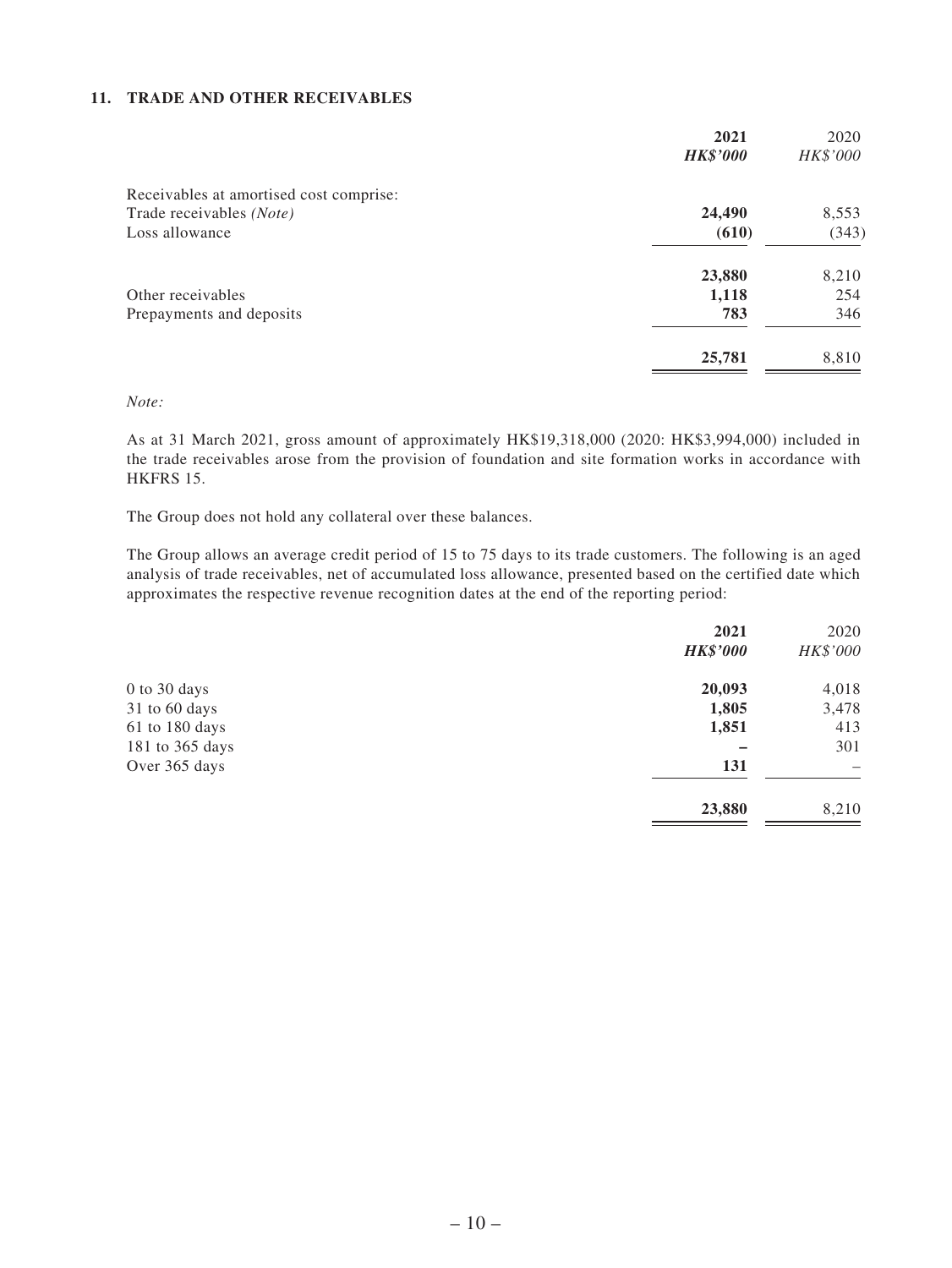#### **12. TRADE AND OTHER PAYABLES**

|                                     | 2021            | 2020     |
|-------------------------------------|-----------------|----------|
|                                     | <b>HK\$'000</b> | HK\$'000 |
| Trade payables                      | 67,971          | 13,586   |
| Retention payables                  | 9,315           | 12,728   |
| Accrued expenses and other payables | 16,174          | 6,888    |
|                                     | 93,460          | 33,202   |

Trade payables represented payables to suppliers and subcontractors. The credit terms granted by suppliers and subcontractors were stipulated in the relevant contracts and the payables were usually due for settlement within 30 to 90 days in 2021 (2020: 30 to 45 days). The Group has financial risk management policies in place to ensure that all payables are settled within the credit timeframe.

The following is the aged analysis of trade payables presented based on the invoice date at the end of the reporting period:

|                  | 2021<br><b>HK\$'000</b> | 2020<br>HK\$'000 |
|------------------|-------------------------|------------------|
| $0$ to $90$ days | 67,971                  | 13,586           |

#### **13. SHARE CAPITAL**

|                                  | Number of shares |               | <b>Share capital</b> |          |
|----------------------------------|------------------|---------------|----------------------|----------|
|                                  | 2021             | 2020          | 2021                 | 2020     |
|                                  |                  |               | <b>HK\$'000</b>      | HK\$'000 |
| Ordinary shares of HK\$0.01 each |                  |               |                      |          |
| <b>Authorised</b>                |                  |               |                      |          |
| At 1 April 2019, 31 March 2020,  |                  |               |                      |          |
| 1 April 2020 and 31 March 2021   | 2,000,000,000    | 2,000,000,000 | 20,000               | 20,000   |
| <b>Issued and fully paid</b>     |                  |               |                      |          |
| At 1 April 2019, 31 March 2020,  |                  |               |                      |          |
| 1 April 2020 and 31 March 2021   | 933,750,000      | 933,750,000   | 9,338                | 9,338    |

#### *Note:*

All shares issued rank pari passu with all the existing shares in all respects.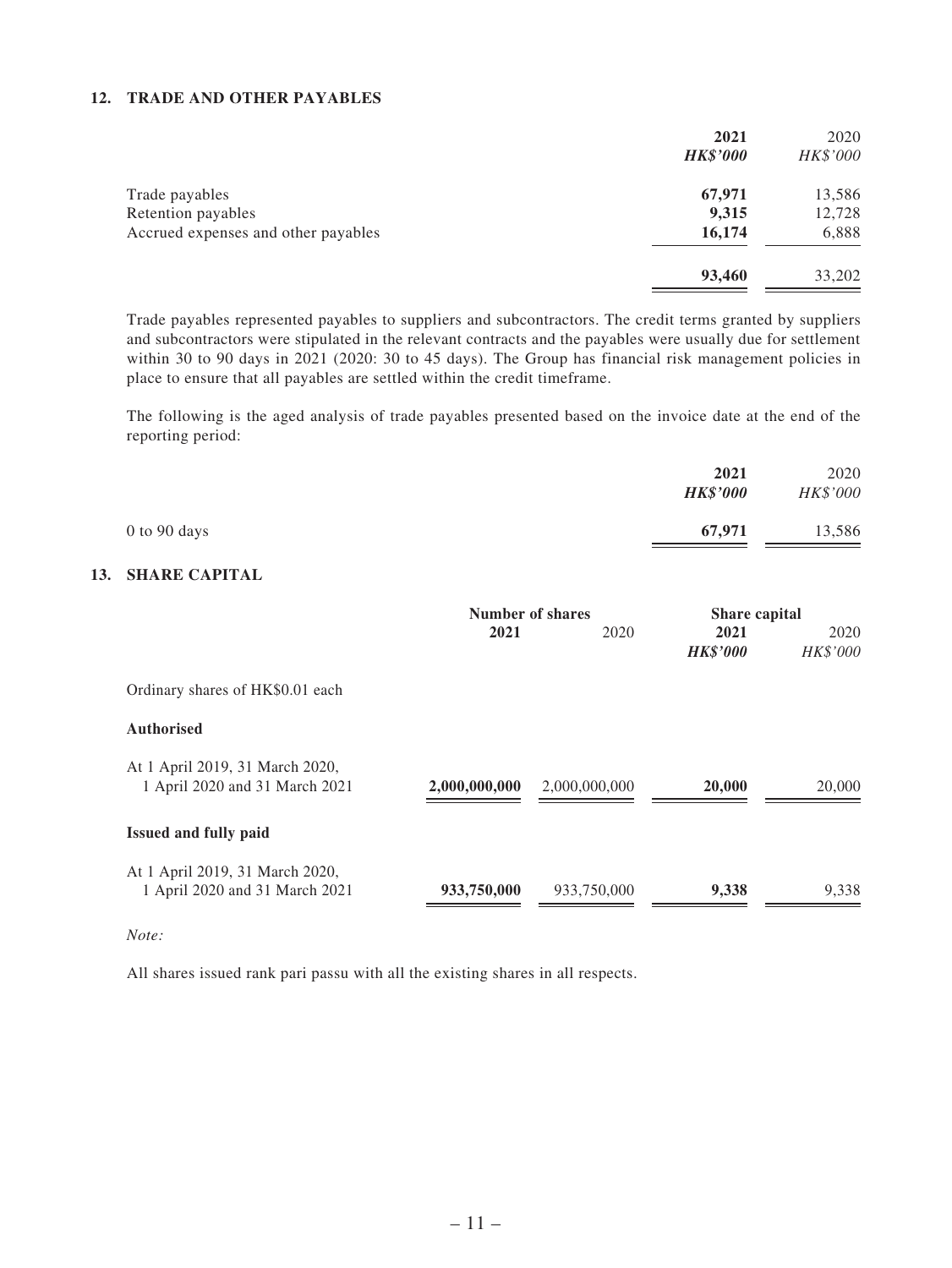# **MANAGEMENT DISCUSSION AND ANALYSIS**

#### **BUSINESS REVIEW AND OUTLOOK**

The Company is an investment holding company. The principal activities of its subsidiaries include foundation and site formation works for both the public and the private sectors in Hong Kong. The foundation and site formation works provided by the Group can be broadly classified as (i) excavation and lateral support ("**ELS**") works and (ii) pile caps construction and site formation works for both public and private sector projects. To a lesser extent, the Group also leased some of its machineries.

Apart from acting as a subcontractor in foundation and site formation works, the Group has actively sought to enlarge its scope of work in the construction industry. The Group not only focus in acting as a subcontractor but also aim to act as a foundation main contractor in future. The Group's principal operating subsidiary, Lik Shing Engineering Company Limited, has registered under the Construction Industry Council as a registered subcontractor and has registered under the Buildings Department as a registered specialist contractor in foundation works category since May 2008 and December 2019 respectively.

During the year ended 31 March 2021, the Group faced various problems which include substantial loss being incurred in some construction projects, the adverse impact from the outbreak of the novel coronavirus ("**COVID-19**") which has weakened the macro-economy and increased the difficulty on the Group's negotiation with its customers on the construction workdones of the completed projects. In addition, severe competition in the foundation and site formation market caused by the suppression of contract prices in both the public and the private sectors is another problem the Group has faced during the year ended 31 March 2021. The profit margin of our project works has been seriously affected which in turn affected the performance of the Group.

The Directors consider that the uncertainty in the economy of Hong Kong is apparent, and the growth in the overall income of the industry has slowed down. In light of the negative impact on the operation of the Group, the Group will continue to try its best to implement tight cost control measures on the existing projects, improve the efficiency of work-flow throughout the construction process, and strengthen the effectiveness of project management. The Group will also continue to actively devote its efforts to facilitate the prevention and control of further spreading of the COVID-19 pandemic in its premises and construction sites and to ensure the health and safety of its employees.

### **FINANCIAL REVIEW**

During the year ended 31 March 2021, the Group had been awarded 31 new contracts, with an aggregate original contract sum of approximately HK\$528.2 million and had completed 29 projects with an aggregate original contract sum of approximately HK\$256.1 million. As at 31 March 2021, the Group had 30 projects on hand which include projects in progress as well as projects that have been awarded to us but not yet commenced. As at 31 March 2021, the aggregate amount of transaction price allocated to the performance obligations that are unsatisfied (or partially unsatisfied) is approximately HK\$428.2 million (2020: approximately HK\$305.6 million). This amount represents the revenue from construction contracts that is expected to be recognised in the future.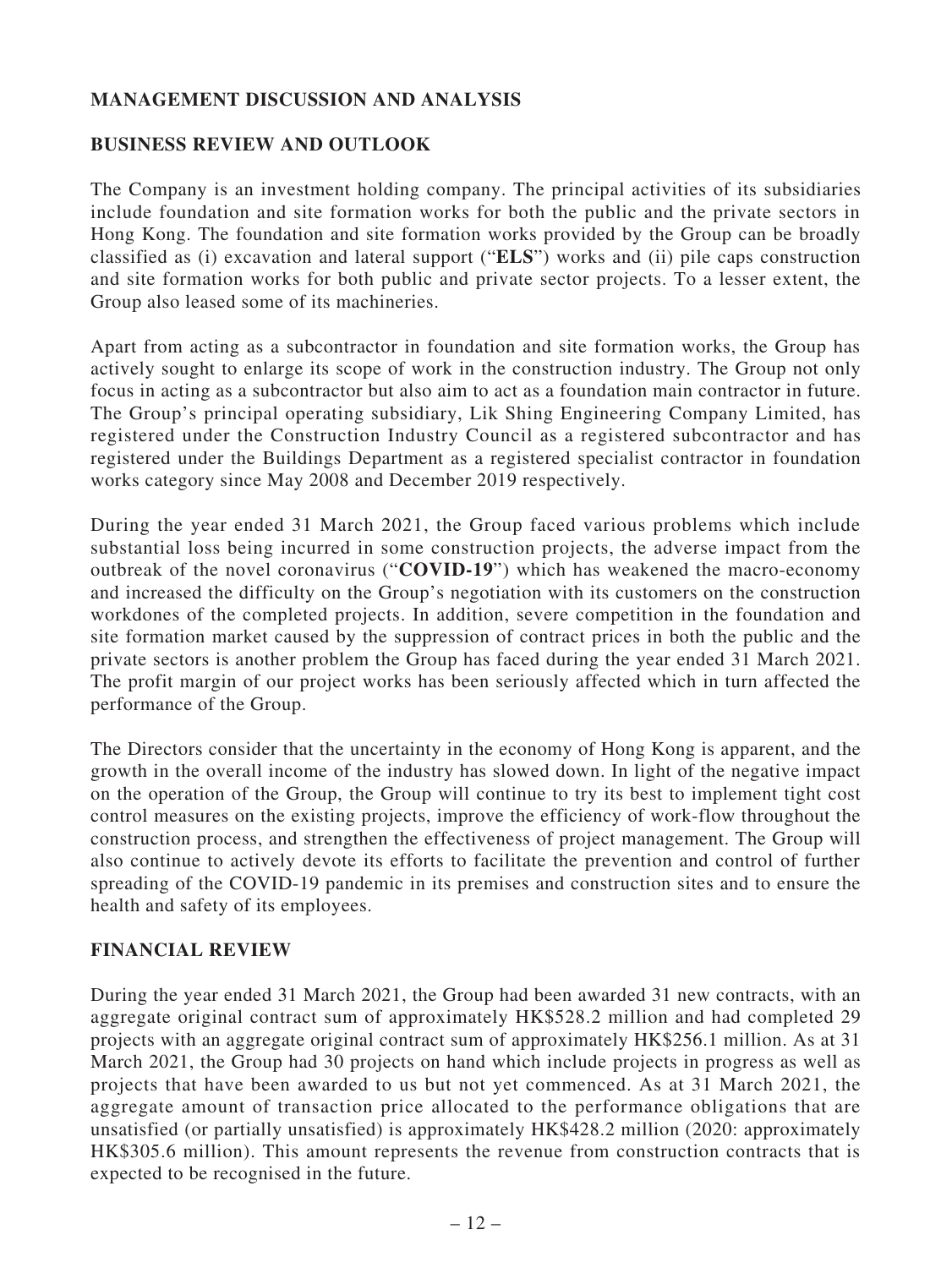### **Revenue**

The revenue from the foundation and site formation works of the Group for the year ended 31 March 2021 amounted to approximately HK\$399.6 million, representing an increase of approximately HK\$85.7 million, or 27.3% as compared to that of approximately HK\$313.9 million for the year ended 31 March 2020. Such increase was primarily due to the fact that more large size foundation and site formation works which include the Lung Cheung Road project and Kai Tak Development projects have been conducted during the year ended 31 March 2021.

The revenue from machinery leasing for the year ended 31 March 2021 amounted to approximately HK\$12.2 million, representing a decrease of approximately HK\$0.4 million, or 3.2% as compared to that of approximately HK\$12.6 million for the year ended 31 March 2020. This amount represents the revenue derived from the leasing of the Group's machinery to contractors and/or subcontractors under operating leases. There was no significant variance on machinery leasing during the year.

## **Gross (Loss)/Profit and Gross (Loss)/Profit Margin**

The gross loss of the Group for the year ended 31 March 2021 amounted to approximately HK\$29.6 million, as compared to a gross profit of approximately HK\$7.3 million for the year ended 31 March 2020. The gross loss margin of the Group during the year ended 31 March 2021 was approximately 7.2%, compared to the gross profit margin of approximately 2.2% for the year ended 31 March 2020.

The decline in the gross profit margin was mainly due to (1) substantial loss being incurred in some of the foundation and site formation works due to (a) the need to employ additional resources to deal with the unforeseen ground conditions and site constraints in the construction projects, (b) delay in the handover of certain works area and change of construction methods by clients which in turn impaired construction efficiency; (2) the adverse impact resulting from the outbreak of the COVID-19 which caused (a) the deterioration of the macro-economy and the increase of the difficulty in the Group's negotiation with its customers on the construction workdones of the completed projects and (b) the delay in site progress which increased the cost to maintain the requisite site workforce and other machinery and equipment; and (3) severe competition in the foundation and site formation market following (a) the suppression of contract prices in both the public and the private sectors and (b) the overall weakness of the economy.

Due to the fierce competition in the market, some newly awarded contracts of the Group will have lower profit margin, but the Group will continue to improve its competitive strengths and closely monitor the cost of services.

### **Other Income**

The other income of the Group for the year ended 31 March 2021 amounted to approximately HK\$5.6 million, representing an increase of approximately HK\$4.9 million or 700.0% as compared to that of approximately HK\$0.7 million for the year ended 31 March 2020. The significant increase was primarily due to the receipt of approximately HK\$4.1 million and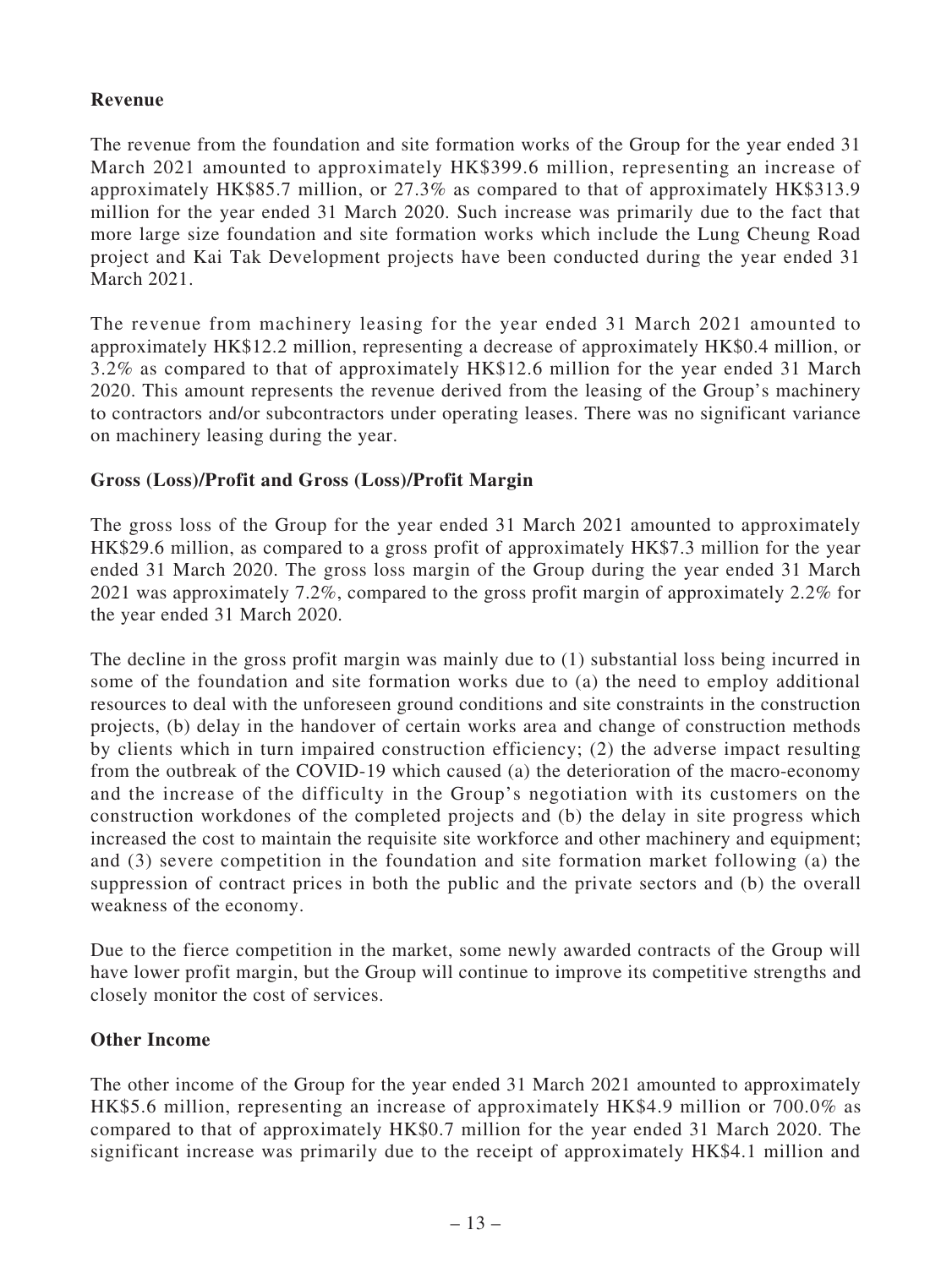HK\$0.1 million cash subsidies from the Employment Support Scheme ("**ESS**") and the oneoff Subsidy for Transport Trades under the Anti-epidemic Fund set up by the Government of the Hong Kong Special Administrative Region (the "**Government**") respectively as part of the relief measures on the COVID-19 pandemic (31 March 2020: nil). Moreover, approximately HK\$0.6 million cash subsidies has been granted by the Construction Innovation and Technology Fund set up by the Government to support the adoption of new technology in the construction industry (31 March 2020: nil).

#### **Administrative Expenses**

The administrative expenses of the Group for the year ended 31 March 2021 amounted to approximately HK\$21.8 million, representing a slight increase of approximately HK\$0.7 million or 3.3% as compared to that of approximately HK\$21.1 million for the year ended 31 March 2020. The administrative expenses mainly comprised of professional expenses, salaries costs and depreciation expenses.

#### **Finance Costs**

The finance costs of the Group for the year ended 31 March 2021 amounted to approximately HK\$0.5 million, representing an increase of approximately HK\$0.3 million or 150.0% as compared to that of approximately HK\$0.2 million for the year ended 31 March 2020. The increase was primarily due to the increase in lease liabilities during the year ended 31 March 2021 as compared to that for the corresponding period in 2020.

#### **Income Tax Expenses**

The income tax expenses of the Group for the year ended 31 March 2021 amounted to approximately HK\$0.1 million, representing a decrease of approximately HK\$0.3 million or 75.0% as compared to that of approximately HK\$0.4 million for the year ended 31 March 2020. The decrease was mainly due to the significant decrease in assessable profits of Hong Kong Profits Tax during the year ended 31 March 2021. The income tax expense represents the net effect on the movement of deferred tax expenses and Hong Kong income tax expense during the year ended 31 March 2021.

#### **Loss attributable to owners of the Company**

The Group reported a net loss attributable to owners of approximately HK\$46.4 million for the year ended 31 March 2021 as compared to that of approximately HK\$13.7 million for the year ended 31 March 2020. The increase in net loss attributable to owners of the Company was mainly attributable to the gross loss during the year.

### **LIQUIDITY, FINANCIAL POSITION AND CAPITAL STRUCTURE**

The Group has funded its liquidity and capital requirements primarily through capital contributions from shareholders, bank borrowings, cash inflows from operating activities.

As at 31 March 2021, the Group had total assets of approximately HK\$217.8 million (2020: approximately HK\$199.6 million), of which current assets amounted to approximately HK\$169.3 million (2020: approximately HK\$155.3 million).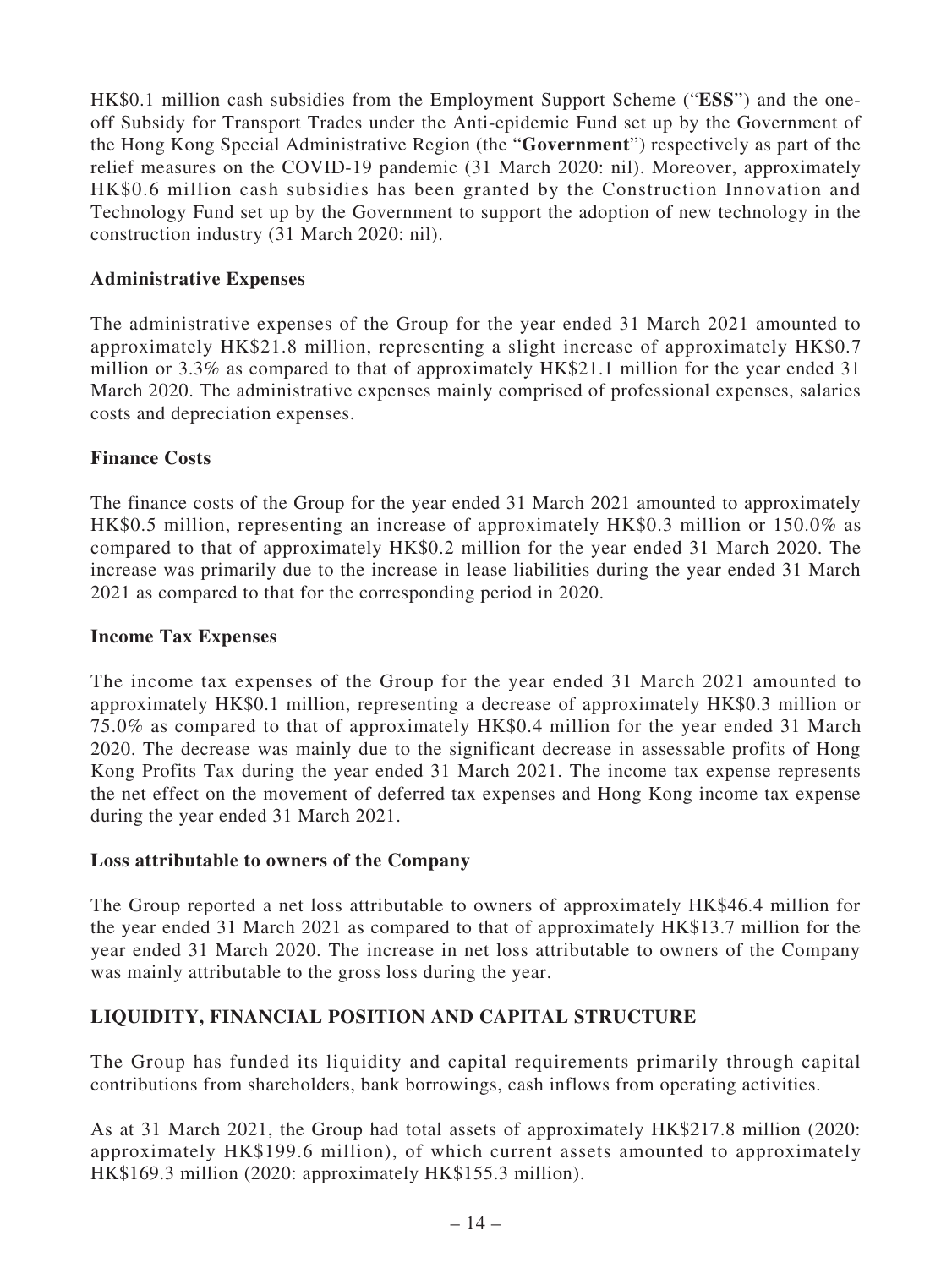As at 31 March 2021, the Group had total liabilities of approximately HK\$104.9 million (2020: approximately HK\$40.4 million), of which current liabilities amounted to approximately HK\$98.6 million as at 31 March 2021 (2020: approximately HK\$36.7 million). As at 31 March 2021, the Group had total equity attributable to owners of the Company amounted to approximately HK\$112.9 million (2020: approximately HK\$159.3 million).

As at 31 March 2021, the Group had total bank balances and cash of approximately HK\$38.8 million (2020: approximately HK\$41.7 million). The decrease in bank balances and cash was mainly due to the application of approximately HK\$2.9 million by the Group in its operation and investing and financing activities.

As at 31 March 2021, the Group had total debts of approximately HK\$8.4 million which include lease liabilities and bank borrowings (2020: approximately: HK\$4.2 million) denominated in Hong Kong dollars. The gearing ratio of the Group, calculated by the total debts (defined as the sum of the lease liabilities and bank borrowings) divided by the total equity is approximately 7.5% (2020: approximately 2.6%).

# **TREASURY POLICY**

The Group continues to manage its financial position carefully and maintains conservative policies in cash and financial management. The Board closely monitors the Group's liquidity position to ensure that the Group can meet its funding requirements for business development.

### **PLEDGE OF ASSETS**

As at 31 March 2021, the Group's right-of-use assets with an aggregate net book value of approximately HK\$9.0 million (2020: approximately HK\$3.4 million) were pledged under finance leases, while an investment property of approximately HK\$7.7 million (31 March 2020: approximately HK\$7.3 million) was pledged to secure banking facilities granted to the Group.

### **EXPOSURE TO FOREIGN EXCHANGE RATE RISKS**

As the Group only operates in Hong Kong and almost all of the revenue and transactions arising from its operations were settled in Hong Kong dollar, the Board is of the view that the Group's foreign exchange rate risks are insignificant.

Thus, the Group has not entered into any derivative contracts to hedge against the foreign exchange rate risk during the year ended 31 March 2021.

### **CAPITAL EXPENDITURE**

During the year ended 31 March 2021, the Group invested approximately HK\$20.2 million (31 March 2020: approximately HK\$15.3 million) on acquisition of machineries and equipment, motor vehicles and computer equipment. Capital expenditure was principally funded by finance leases and internal resources.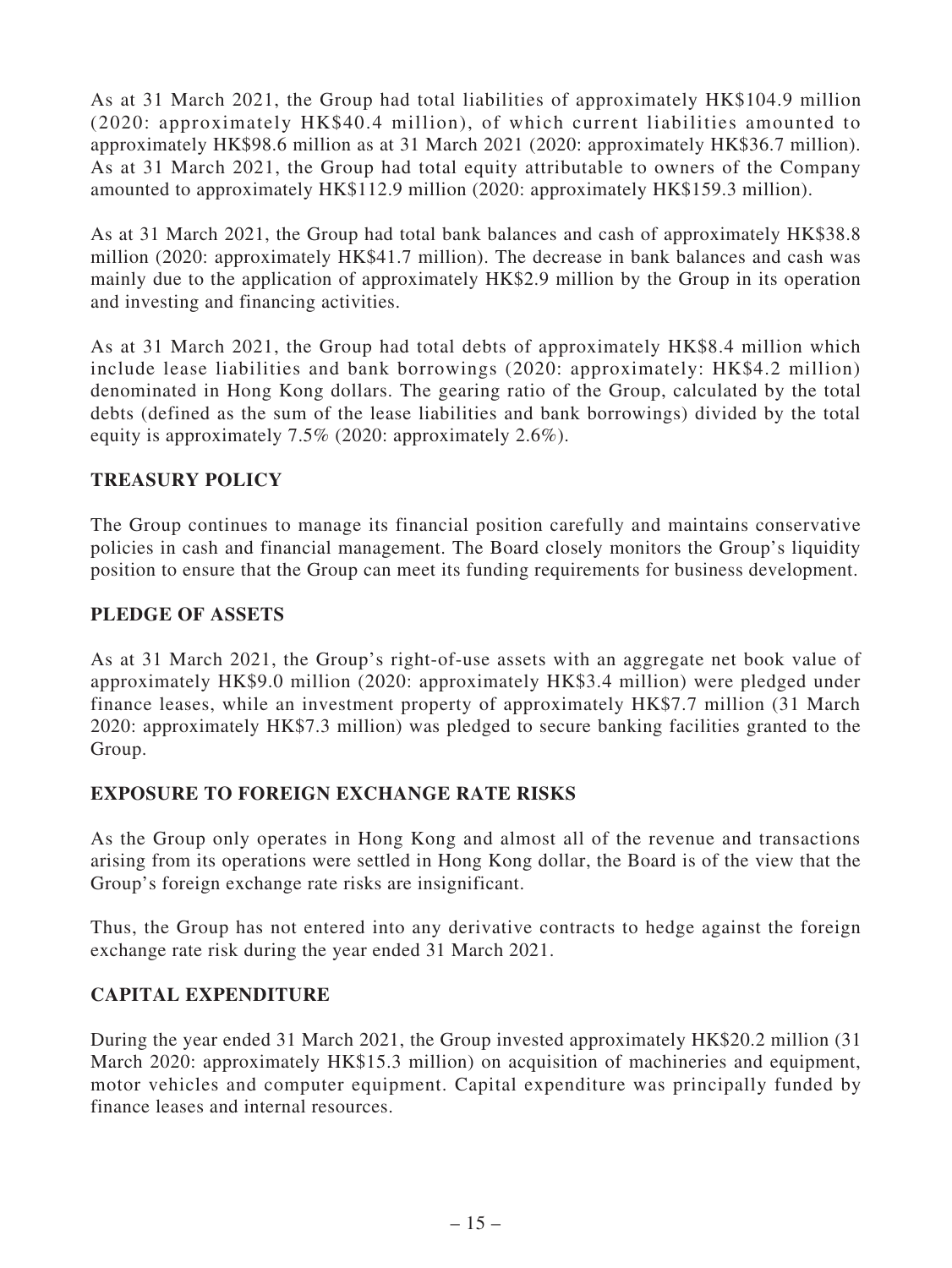# **CAPITAL COMMITMENTS AND CONTINGENT LIABILITIES**

As at 31 March 2021, the Group had capital commitments of approximately HK\$0.1 million on acquisition of plant and equipment contracted for but not yet accounted for in the financial statements.

Save as disclosed in this announcement, the Group had no material capital commitments or contingent liabilities.

### **EVENTS AFTER THE REPORTING PERIOD**

As disclosed in the announcement of the Company dated 7 June 2021, an indirect whollyowned subsidiary of the Company entered into the provisional agreement for sale and purchase with the purchaser and the agent to sell the property at the consideration of HK\$7,250,000. Details of the transaction has been disclosed in the announcement of the Company dated 7 June 2021.

Save as disclosed as above, there is no material subsequent events undertaken by the Company or by the Group after 31 March 2021 and up to the date of this announcement.

### **MATERIAL ACQUISITIONS AND DISPOSALS OF SUBSIDIARIES AND ASSOCIATED COMPANIES**

During the year ended 31 March 2021, the Group did not have any material acquisitions or disposals of subsidiaries or associated companies.

### **SIGNIFICANT INVESTMENT HELD**

During the year ended 31 March 2021, the Group had no significant investment held.

### **FUTURE PLANS FOR MATERIAL INVESTMENT OR CAPITAL ASSETS**

Save as disclosed in the prospectus of the Company dated 30 September 2017 (the "**Prospectus**"), the Group does not have other plans for material investments and capital assets.

### **EMPLOYEES AND REMUNERATION POLICY**

As at 31 March 2021, the Group employed a total of 319 employees (including Executive Directors, Non-executive Director and Independent Non-executive Directors), as compared to a total of 166 employees as at 31 March 2020. The significant increase in the number of employees was mainly due to the fact that we have conducted projects which are labour intensive as at 31 March 2021. Total staff costs which include Directors' emoluments for the year ended 31 March 2021 was approximately HK\$104.5 million (year ended 31 March 2020: approximately HK\$72.1 million). The salary and benefit level of the employees of the Group are competitive and individual performance is rewarded through the Group's salary and bonus system. The Group conducts annual review on salary increase, discretionary bonuses and promotions based on the performance of each employee.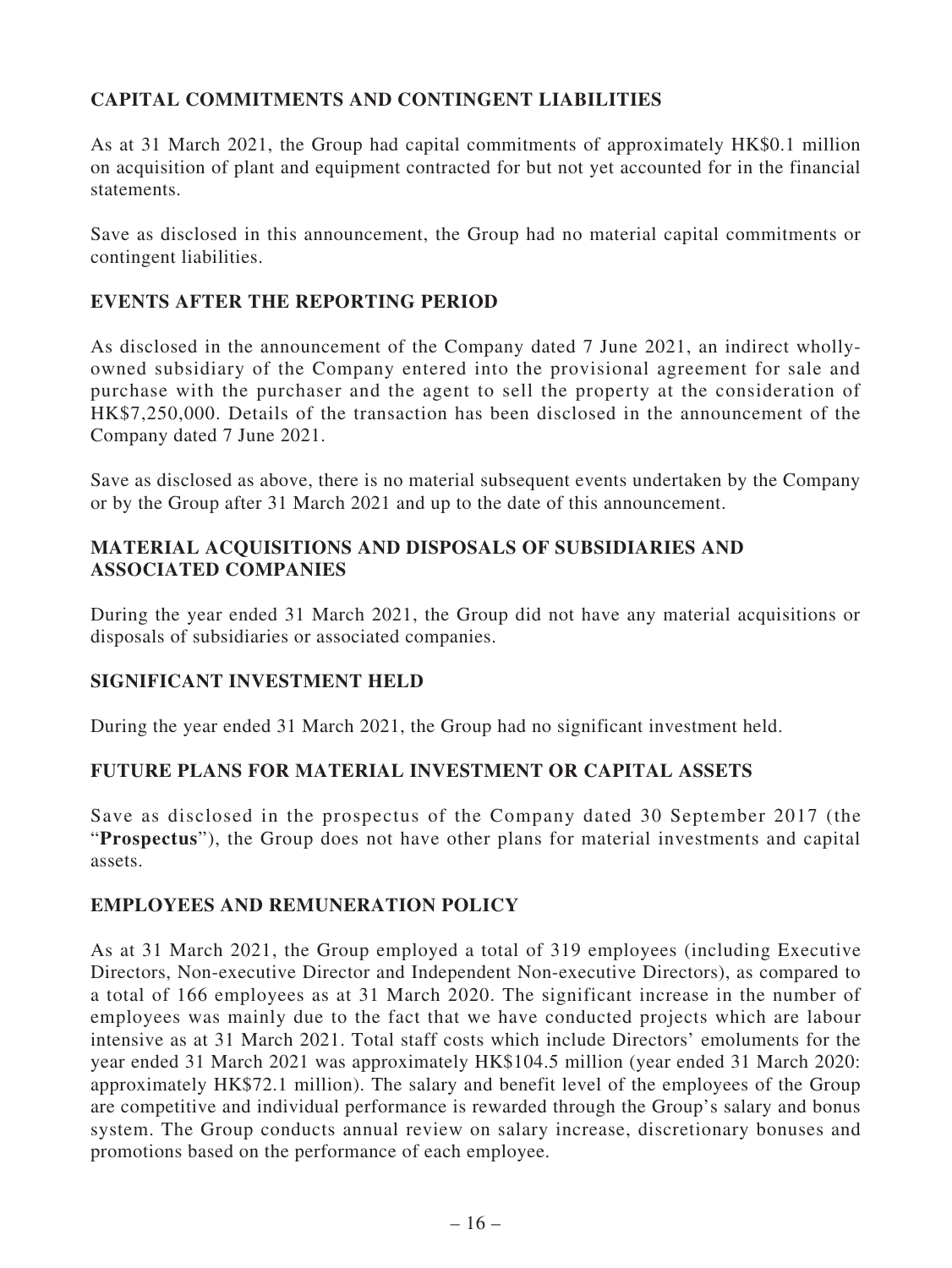The emoluments of the Directors of the Company are decided by the Board after recommendation from the Remuneration Committee of the Company, having considered the factors such as the Group's financial performance and the individual performance of the Directors, etc.

The Company has adopted a share option scheme as an incentive to Directors and eligible employees, details of the scheme are set out in Appendix V to the Prospectus.

During the year ended 31 March 2021, the Group has not experienced any significant problems with its employees due to labour disputes nor has it experienced any difficulty in the recruitment and retention of experienced staff.

### **COMPARISON OF BUSINESS OBJECTIVES WITH ACTUAL BUSINESS PROGRESS AND USE OF PROCEEDS**

The net proceeds of the share offer received by the Company in relation to the listing of the shares of the Company (the "**Shares**") on the Main Board of The Stock Exchange of Hong Kong Limited (the "**Stock Exchange**") on 20 October 2017 (the "**Listing**") and full exercise of the over-allotment option on 7 November 2017 were approximately HK\$103.9 million in aggregate, after deducting listing related expenses. The Board consider that these proceeds are intended to be applied in accordance with the proposed application set out in the paragraph headed "Future plans and use of proceeds" in the Prospectus. The table below sets out the proposed applications of the net proceeds and usage as at 31 March 2021:

|                                       | <b>Planned</b><br>use of<br>net proceeds<br>from the<br><b>Listing</b><br>HK\$' million | <b>Actual usage</b><br>from the<br>Listing as at<br>31 March<br>2021<br>HK\$' million | <b>Unutilised</b><br>amount of<br>net proceeds<br>as at<br>31 March<br>2021<br>HK\$' million |
|---------------------------------------|-----------------------------------------------------------------------------------------|---------------------------------------------------------------------------------------|----------------------------------------------------------------------------------------------|
| Acquire new machinery and equipment   | 40.6                                                                                    | 40.6                                                                                  |                                                                                              |
| Reserve more capital to satisfy the   |                                                                                         |                                                                                       |                                                                                              |
| potential requirement for surety bond | 31.3                                                                                    | 25.7                                                                                  | 5.6                                                                                          |
| Strengthen the manpower               | 23.1                                                                                    | 23.1                                                                                  |                                                                                              |
| General working capital               | 8.9                                                                                     | 8.9                                                                                   |                                                                                              |
|                                       | 103.9                                                                                   | 98.3                                                                                  | 5.6                                                                                          |

The planned use of proceeds as stated in the Prospectus was based on the best estimation and assumption of future market conditions made by the Group at the time of preparing the Prospectus while the proceeds were applied based on the actual development of the Group's business and industry.

The unutilised amounts of the net proceeds from the Listing will be applied in the manner consistent with that mentioned in the Prospectus. The unutilised amount had been deposited with licensed banks in Hong Kong.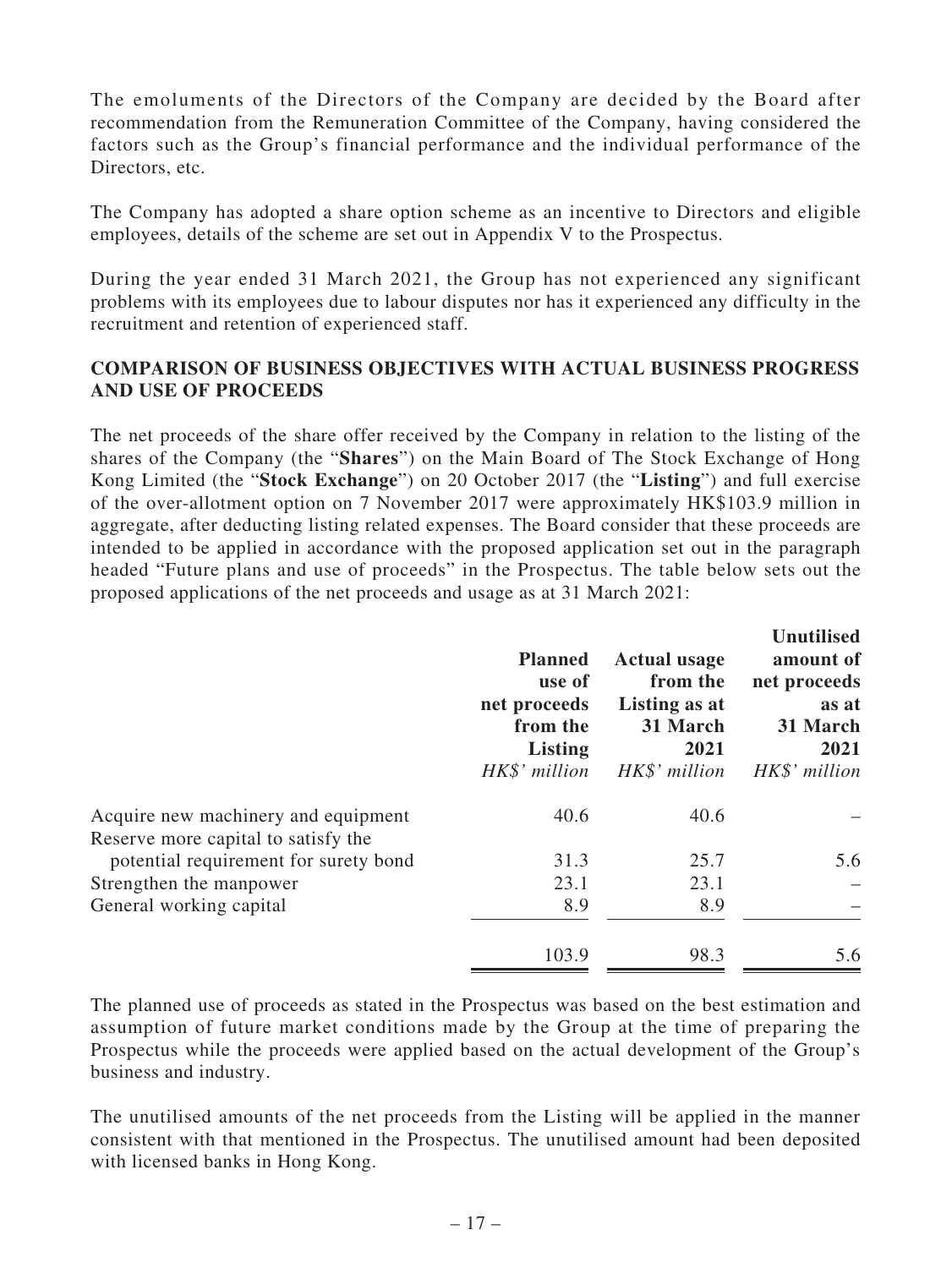### **FINAL DIVIDEND**

The Board has resolved not to recommend the declaration of final dividend to Shareholders of the Company for the year ended 31 March 2021.

#### **FUTURE PROSPECTS**

The global economic downturn due to the outbreak of the COVID-19 had affected business confidence. The foundation and site formation market in Hong Kong continues to be highly competitive due to the presence of a large number of competitors. In response to this situation, the Group had to lower the tender prices to maintain its market position and to diversify the client base to secure sufficient project winning. The Group will continue to focus on improving cost control measures on projects, strengthening project managements teams and increasing our production efficiency. Nevertheless, the Hong Kong Government remain focus on Hong Kong's land supply for private and residential housing and commercial buildings. Therefore, the Group is confident that the construction industry in Hong Kong will remain positive in the future.

### **CORPORATE GOVERNANCE PRACTICES**

The Company has adopted the Corporate Governance Code as set out in Appendix 14 to the Listing Rules (the "**CG Code**") as its own corporate governance code. The Company has complied with the CG Code during the period from 1 April 2020 to 31 March 2021 (the "**Reporting Period**") with the exception of code provision A.2.1 as explained below.

According to code provision A.2.1 of the CG Code, the roles of the chairman of the Company (the "**Chairman**") and the chief executive officer of the Company (the "**Chief Executive Officer**") should be separate and performed by different individuals. Mr. Li Cheuk Kam is both the Chairman and the Chief Executive Officer. In view of the in-depth knowledge and substantial experience of Mr. Li Cheuk Kam in the operations of the Group and his solid experience in foundation and site formation works, the Board believes it is in the best interests of the Company for Mr. Li Cheuk Kam to assume both the roles of the Chairman and the Chief Executive Officer until such time as the Board considers that such roles should be assumed by different persons.

### **COMPLIANCE WITH THE MODEL CODE FOR SECURITIES TRANSACTIONS**

The Company has adopted the "Model Code for Securities Transactions by Directors of Listed Issuers" as set out in Appendix 10 of the Listing Rules (the "**Model Code**") as its own code of conduct regarding securities transactions by the Directors of the Company.

Directors are reminded of their obligations under the Model Code on a regular basis. Following specific enquiries by the Company, all the Directors have confirmed to the Company that they have fully complied with the required standard set out in the Model Code during the Reporting Period.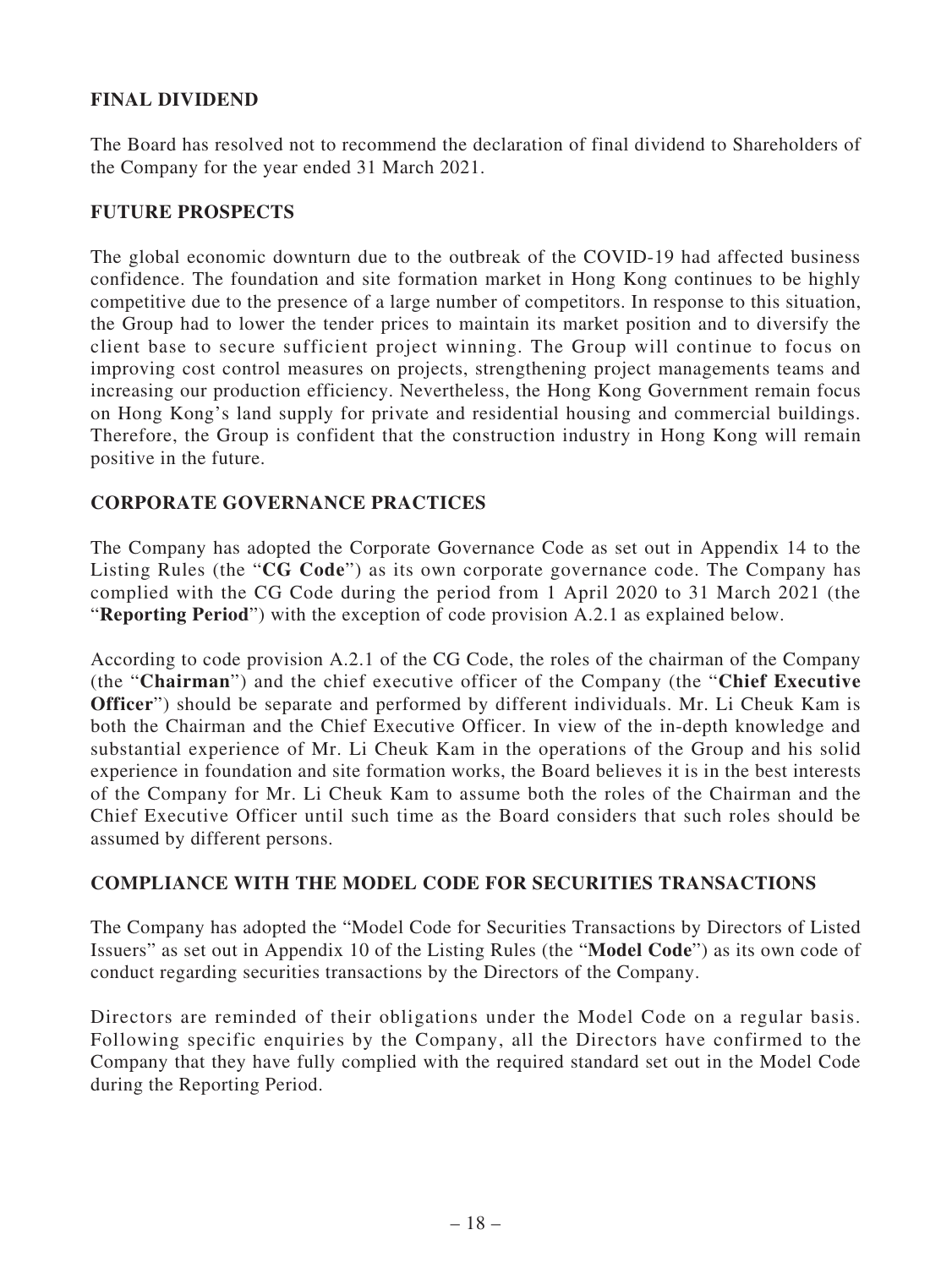# **ANNUAL GENERAL MEETING ("AGM")**

The 2021 AGM of the Company will be held on Friday, 20 August 2021. The notice of the 2021 AGM of the Company will be published and despatched to the Shareholders of the Company in the manner as required by the Listing Rules and the articles of association of the Company in due course.

#### **CLOSURE OF REGISTER OF MEMBERS**

The 2021 AGM of the Company has been scheduled to be held on Friday, 20 August 2021. For determining the entitlement to attend and vote at the 2021 AGM, the register of members of the Company will be closed from Friday, 13 August 2021 to Friday, 20 August 2021 (both days inclusive), during which period no share transfers will be registered. In order to be eligible to attend and vote at the 2021 AGM, all transfer forms accompanied by relevant share certificates must be lodged with the Company's branch share registrar and transfer office, Tricor Investor Services Limited at Level 54, Hopewell Centre, 183 Queen's Road East, Hong Kong for registration not later than 4:30 p.m. on Thursday, 12 August 2021.

### **PURCHASE, SALES OR REDEMPTION OF THE COMPANY'S SECURITIES**

As at 31 March 2021, neither the Company nor any of its subsidiaries has purchased, sold or redeemed any of the Company's listed securities.

#### **REVIEW OF FINANCIAL INFORMATION**

The audit committee of the Company (the "**Audit Committee**") consists of three members who are all Independent Non-executive Directors, namely, Mr. Chan Chung Kik, Lewis, Mr. Wong Chik Kong and Mr. Lee Kwok Lun. Mr. Chan Chung Kik, Lewis is the Chairman of the Audit Committee. The Company's annual results for the year ended 31 March 2021 have been reviewed by the Audit Committee, which takes the view that the applicable accounting standards and requirements have been complied with by the Company and that adequate disclosures have been made. The Audit Committee has met the external auditor of the Company, SHINEWING (HK) CPA Limited ("**SHINEWING**"), and reviewed the Group's results for the year ended 31 March 2021.

#### **REVIEW OF PRELIMINARY ANNOUNCEMENT OF RESULTS BY THE INDEPENDENT AUDITOR**

The figures in respect of the Group's consolidated statement of financial position, consolidated statement of profit or loss and other comprehensive income and the related notes thereto for the year ended 31 March 2021 as set out in the preliminary announcement have been agreed by the Group's auditor, SHINEWING, to the amounts set out in the Group's audited consolidated financial statements for the year. The work performed by SHINEWING in this respect did not constitute an assurance engagement in accordance with Hong Kong Standards on Auditing, Hong Kong Standards on Review Engagements or Hong Kong Standards on Assurance Engagements issued by the Hong Kong Institute of Certified Public Accountants and consequently, no assurance has been expressed by SHINEWING on the preliminary announcement.